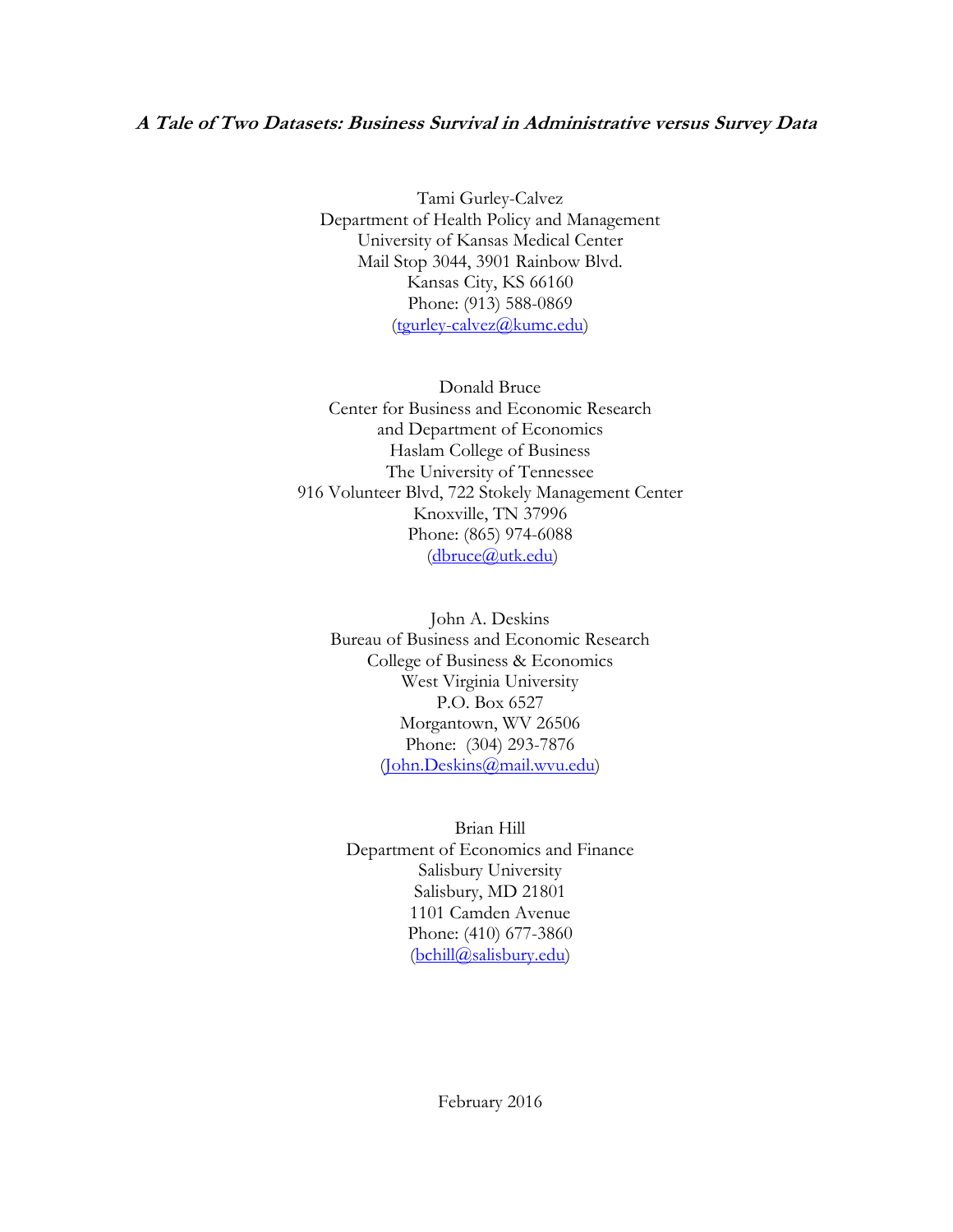#### **A Tale of Two Datasets: Business Survival in Administrative versus Survey Data**

#### **Abstract**

Entrepreneurs, particularly those who start and operate new businesses, are thought to be key drivers of economic innovation and growth. A large and growing literature examines small business survival and the factors associated with business growth. Researchers use a variety of datasets including administrative records and survey data, but little is known about the implications of each data source for reported estimates and the broader understanding of small business outcomes. We address two fundamental data differences and assess the implications for understanding the existing literature. First, we examine business survival using exits from a matched administrative and survey dataset. This analysis suggests that results differ meaningfully across data sources and analysis method suggesting caution in data selection and project design. Second, we use additional information available in the survey data to assess whether results differ when one considers actual business closure, not just exit from the data for any reason. We find that owner characteristics such as age and education are more strongly related to exits from survey data, but not exits from tax data or measures of firm closure available in the survey data. These results might suggest a closer relationship between owner characteristics and survey attrition and not necessarily firm longevity.

JEL: H25, L26

Keywords: small business survival, tax data, survey data, entrepreneurship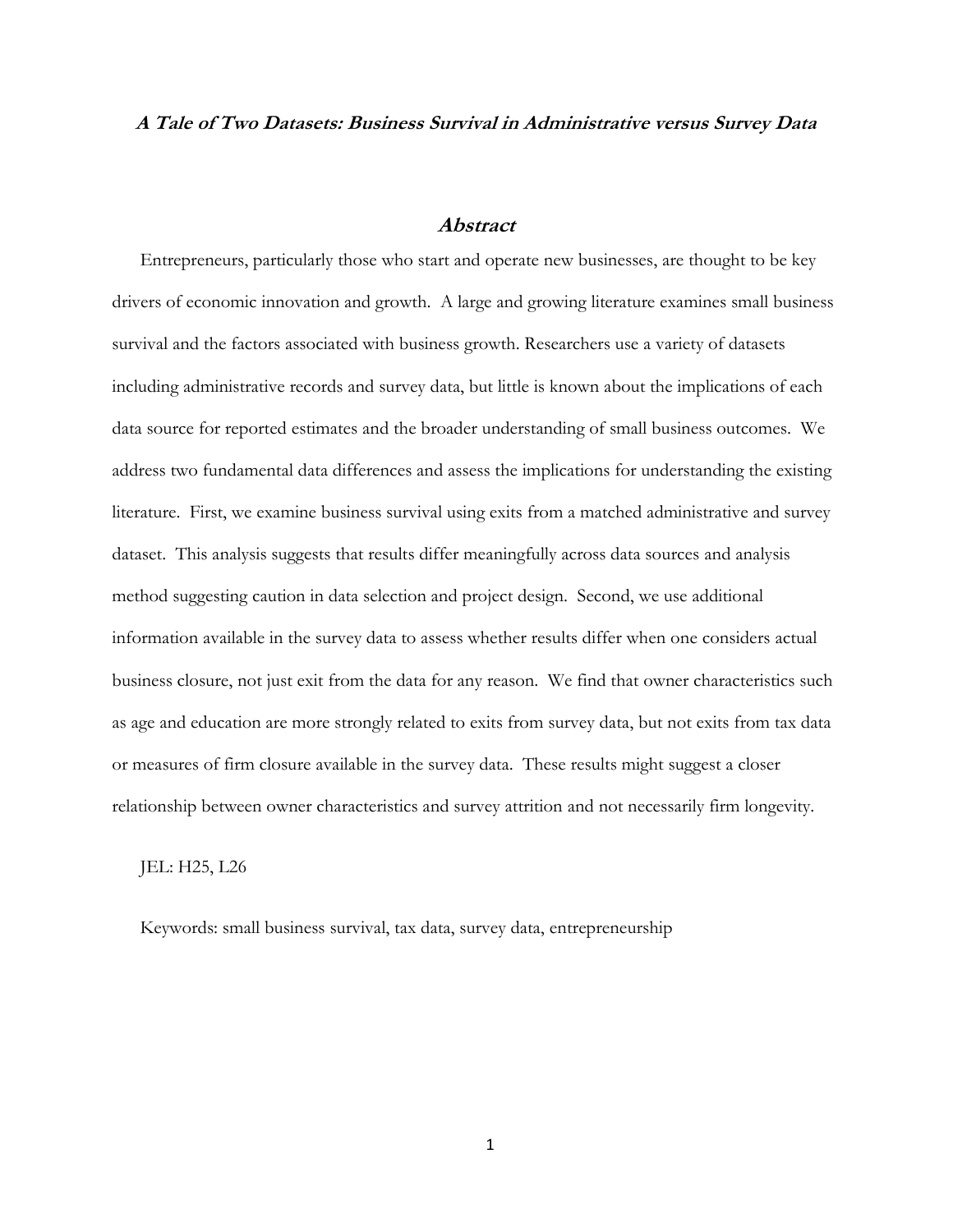# **Introduction**

Studies of business survival and growth provide key information for tax administration and tax policy including estimates of behavioral responses to tax policies used to inform revenue estimates. Research on the factors associated with business survival informs policies such as accelerated depreciation, tax treatment of employee benefits including health insurance, and rules for deducting other business expenses. Policies such as accelerated depreciation or immediate expensing are generally expected to enhance business activity, but the usefulness of the existing research for predicting the effects of policy changes hinges critically on whether research results are consistent across data sources and if not, which data provide useful information in a tax administration/policy context.

Studies of business performance and survival have commonly used administrative data including tax returns (Holtz-Eakin, Joulfaian, and Rosen, 1994; Carroll et al., 2001; Bruce and Mohsin, 2006; Gurley-Calvez and Bruce, 2008; Heim and Lurie, 2010, Heim, 2010) and survey data including the discontinued Characteristics of Business Owners Survey (Bates, 1990; Bates, 2005; Fairlie and Robb, 2007a; Fairlie and Robb, 2009; Headd, 2003) the Panel Study of Income Dynamics (Bruce, 2002), and the recent panel of firms included in the Kauffman Firm Survey (Robb and Watson, 2012). We follow the literature in examining the importance of owner demographics and firm characteristics and expand the literature by assessing consistency across data source and survival measure.

In order to better understand the disparate results in the literature, this analysis uses a matched data file of administrative and survey data to assess the importance of both the choice of dataset and how survival is measured on research results and policy conclusions. Administrative data such as tax return data and workforce data collected through the State-Federal Unemployment Insurance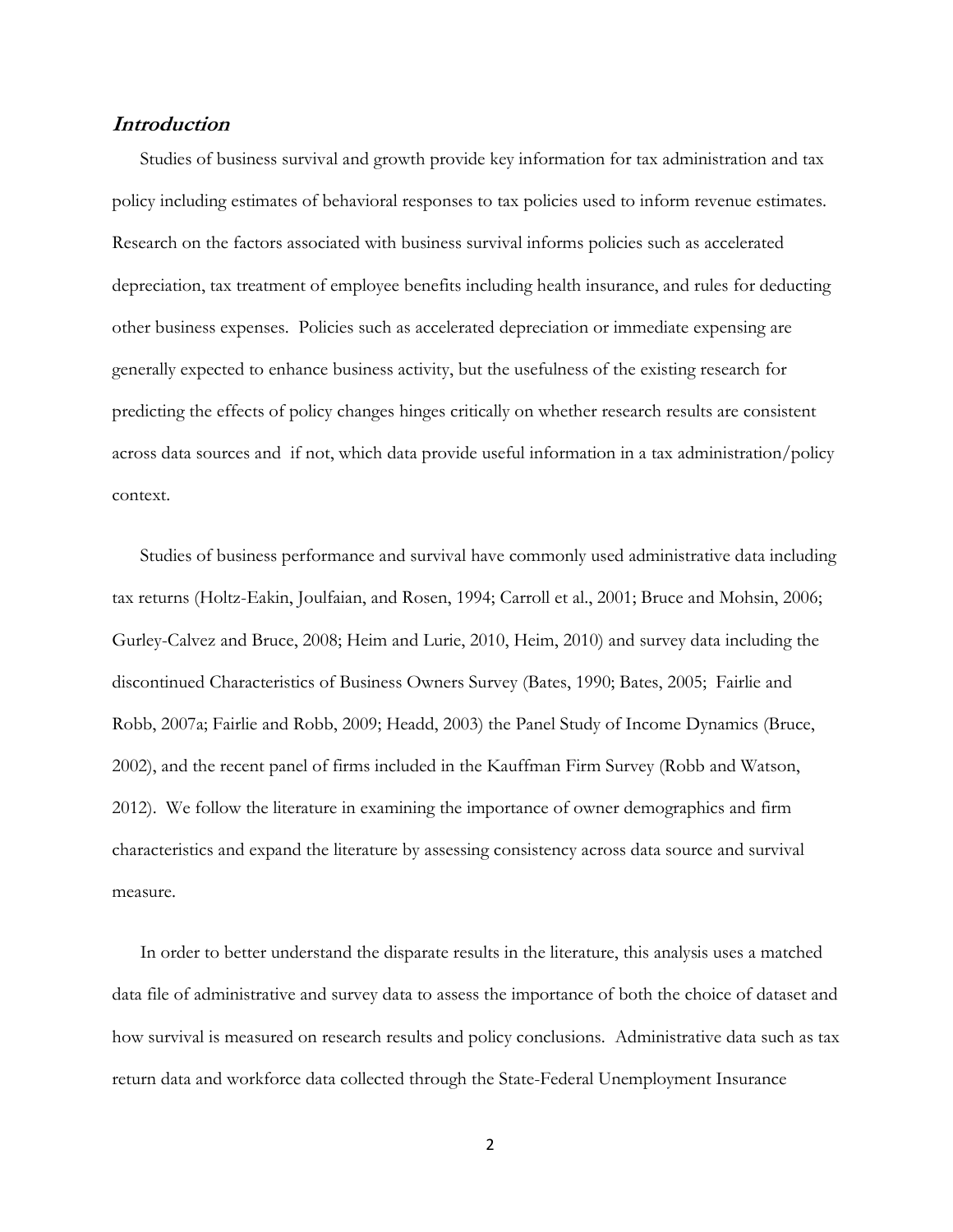Program (UI) are collected for the purposes of administering a policy or program, but also serve as a valuable source of secondary data information for researchers. Surveys such as the Characteristics of Business Owners Survey (CBO) the Panel Study of Income Dynamics (PSID), and the Kauffman Firm Survey (KFS) are often collected for research purposes, but rely on voluntary responses and self-reported information.

Each data source has potential strengths and limitations that might affect research conclusions and the appropriateness for certain types of questions. For example, if one was interested in the tax revenue implications of business closure, the tax data likely provides a more accurate estimate of business activity reported to the government. However, if one wanted to assess the prevalence of entrepreneurial activity, survey datasets might be more likely to capture a broader range of activities regardless of whether they are reported on tax returns.

Both types of data have played a prominent role in studies of business survival, but the implications of the relative strengths of each dataset or measure of survival are not well understood. This analysis uses the KFS, a panel survey of new businesses that began operations in 2004 and were followed annually through 2011. We then pull tax return data for all available years for each individual or business firm in the KFS. Importantly, our analysis includes businesses of all legal forms, while much of the prior literature has been limited to Schedule C sole proprietorships or selfemployed workers. Following most of the literature, we first examine firm survival based on exit from the relevant data source. We then consider survival using the measure of firm closure reported in the KFS to distinguish between firms that specifically report closing, versus those that do not respond to the survey for any number of reasons.

Our results suggest important differences across data sources, methods, and measures of survival. Survey regression results that do not account for unobservable firm characteristics through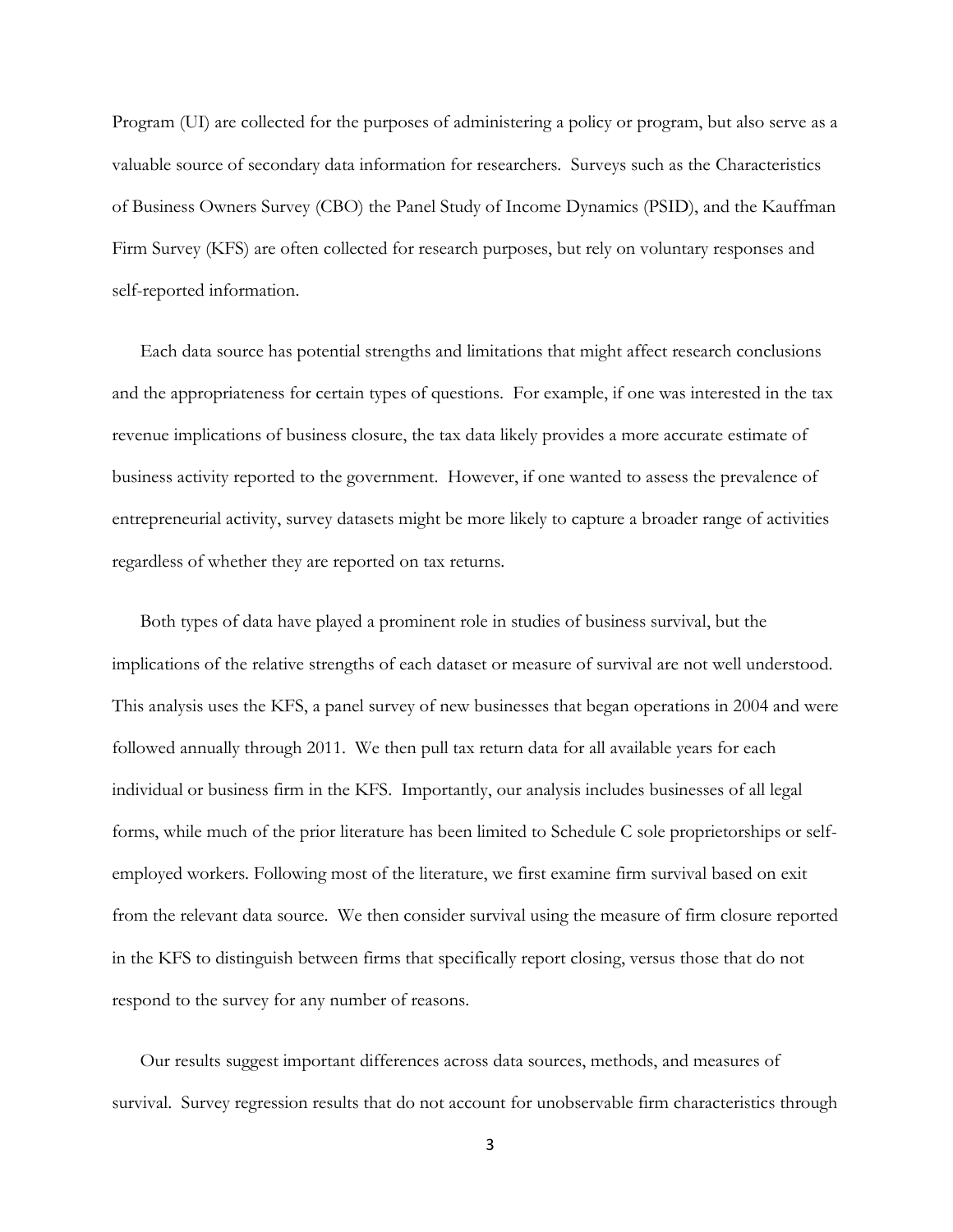a firm fixed effect are more likely to indicate significant differences by ethnicity and gender, but the significance of specific owner characteristics differs by whether one measures firm closure or simple exit from the data source. These results also suggest a strong positive association between reliance on direct-to-consumer sales or lower credit scores and business closure/exit. A similar analysis for tax filing exits indicates little significance for owner characteristics, but stronger significance for firm characteristics.

Accounting for unobservable owner and firm characteristics through a panel fixed effects model enhances the consistency across estimates of survey-based closure and exit. Firms with older, more educated owners are more likely to close or exit while firms with lower credit scores are less likely to close or exit. Fixed effects results for tax filing exits (i.e. not filing an income tax return in the next year) are dramatically different and suggest that firms with older owners are less likely to exit while firms with lower credit scores are more likely to exit.

Finally, survival models of the duration of business operations on start-up characteristics echo the OLS regression results. Owner characteristics are more important for survey duration measured by exit and are not significantly associated with tax filing duration. Firm characteristics are key explanatory variables for tax filing duration with Schedule C filers associated with longer business spells and firms with a patent or trademark, more employees, and more owners associated with shorter spells.

### **Background: Research on Small Business Survival**

l

There is a long history of research on small business entry and exit<sup>1</sup> but more recent work has taken advantage of identification strategies based on panel data or more rigorous statistical

 $1$  For example, see Schuetze and Bruce (2004) for an overview of the literature on tax policy and entrepreneurship.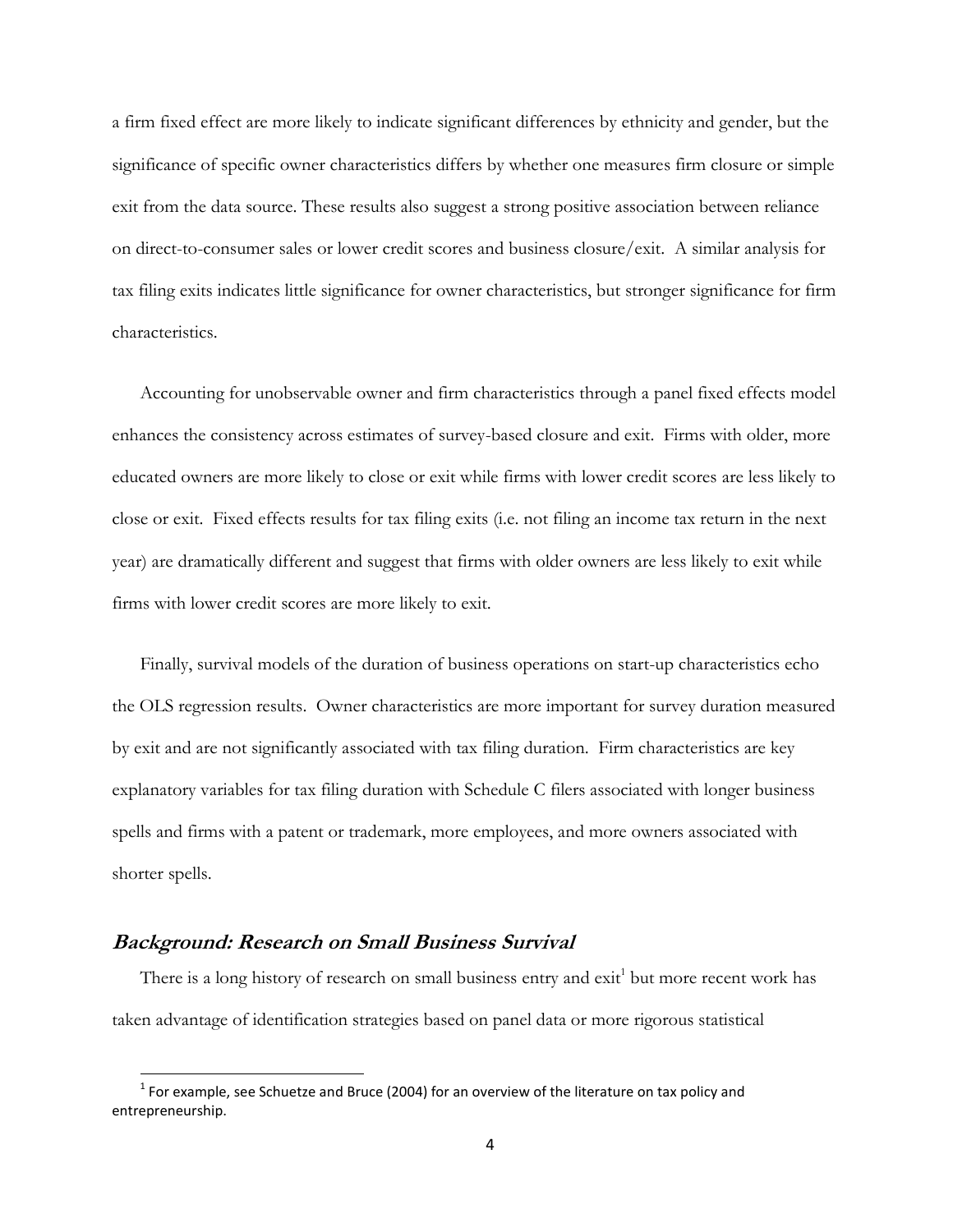techniques. Studies that examine firm survival examine owner characteristics and experiences as well as financial factors. Just as the literature contains a variety of measures of small business or entrepreneurship, there is an ongoing debate in the literature on how to measure business survival and failure. Many studies use measures of attrition from the data source (e.g. no survey response or tax return in the next period) as a measure of exit.<sup>2</sup> Others account for the possibility that business exit from the data source could result from a variety of circumstances such as sale of the business, new ownership structure, reduced interest in participating in a survey, or business closure.<sup>3</sup> In particular, the KFS made a concentrated effort to ascertain the reason for non-response in the follow-up years and from this information, one can identify the firms that were confirmed to be closed. It should also be noted that exit and closure do not necessarily imply that the business failed to survive for financial reasons. Bates (2005) notes that many owners of closed businesses describe their firms as successful at closure and that closure decisions are based on other available opportunities. 4 Our analysis explores the implications of using measures of survival based on exit from the data source (KFS and tax data) or a confirmed measure of business closure (KFS).

Much attention has focused on firm survival across education, gender, and race/ethnicity groups. An early study of business survival found a strong positive relationship between firm survival and owner education (Bates, 1990). This was largely substantiated by a meta-analysis of 70 studies that suggests a small positive relationship between a broader measure of human capital and business success (Unger et al., 2011). We include education of the primary business owner in all of our specifications to test the robustness of the relationship.

 $\overline{a}$ 

 $^2$  E.g. Bates (1990) Holtz-Eakin, Joulfaian, and Rosen (1994), Bruce (2002), Fairlie and Robb (2007a), Gurley-Calvez and Bruce (2008), Heim and Lurie, 2010.

 $3$  E.g. Taylor (1999), Bates (2005), Robb and Watson (2012).

 $<sup>4</sup>$  See Headd (2003) for additional discussion of this issue.</sup>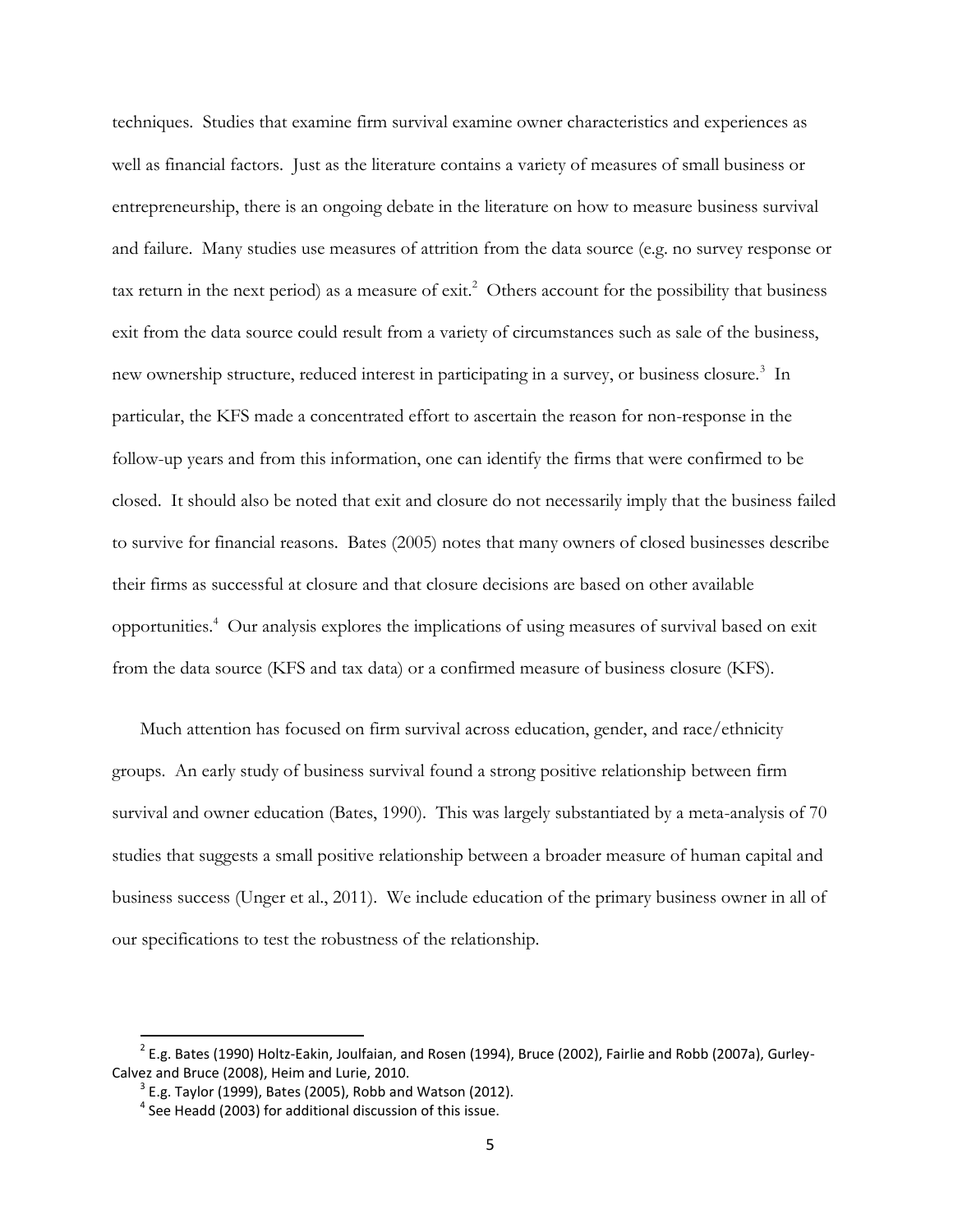Although individuals with prior experience in a family business are more likely to start a business, the relationship is not generally strong when it comes to predicting business survival (Fairlie and Robb, 2007). However, a more nuanced investigation reveals that well-documented lower survival rates among female and black-owned businesses are partially explained by lack of work experience in a family business (Fairlie and Robb, 2007a; 2009; Robb and Watson, 2012). Other analysis also suggests a weaker link between race, gender and firm performance. Headd (2003) finds that race and gender play negligible role in the financial status, or expected survivability, of a firm at closure. We include measures of primary owner race and gender in all specifications and although we cannot address family business experience specifically, we use a comparison of OLS results and a fixed effects specification to assess the importance of fixed unobservable characteristics such as prior experience in a family business.

In addition to owner demographics, the literature points to possible liquidity constraints as a determinant of firm survival as owners with larger inheritances are more likely to remain in business (Holtz-Eakin, Joulfaian, and Rosen, 1994). Although there a number of studies, the picture is less clear with regard to the effects of tax policy on firm behavior. Some find that increasing taxes generally or on small business income specifically discourages survival and growth (Carroll et al., 2001; Gurley-Calvez and Bruce 2008). Others find that lower taxes might actually increase exit from small business (Bruce, 2002) or at a minimum, that taxes are likely not the most effective tool for encouraging entrepreneurship (Bruce and Mohsin, 2006; Bruce and Deskins, 2012; Bruce, Liu, and Murray, 2015).

To indirectly account for liquidity constraints and tax impacts, we include firm-level characteristics that previous studies have found to be related to firm performance. These controls include credit scores and firm size, which have been shown to account for much of the estimated

6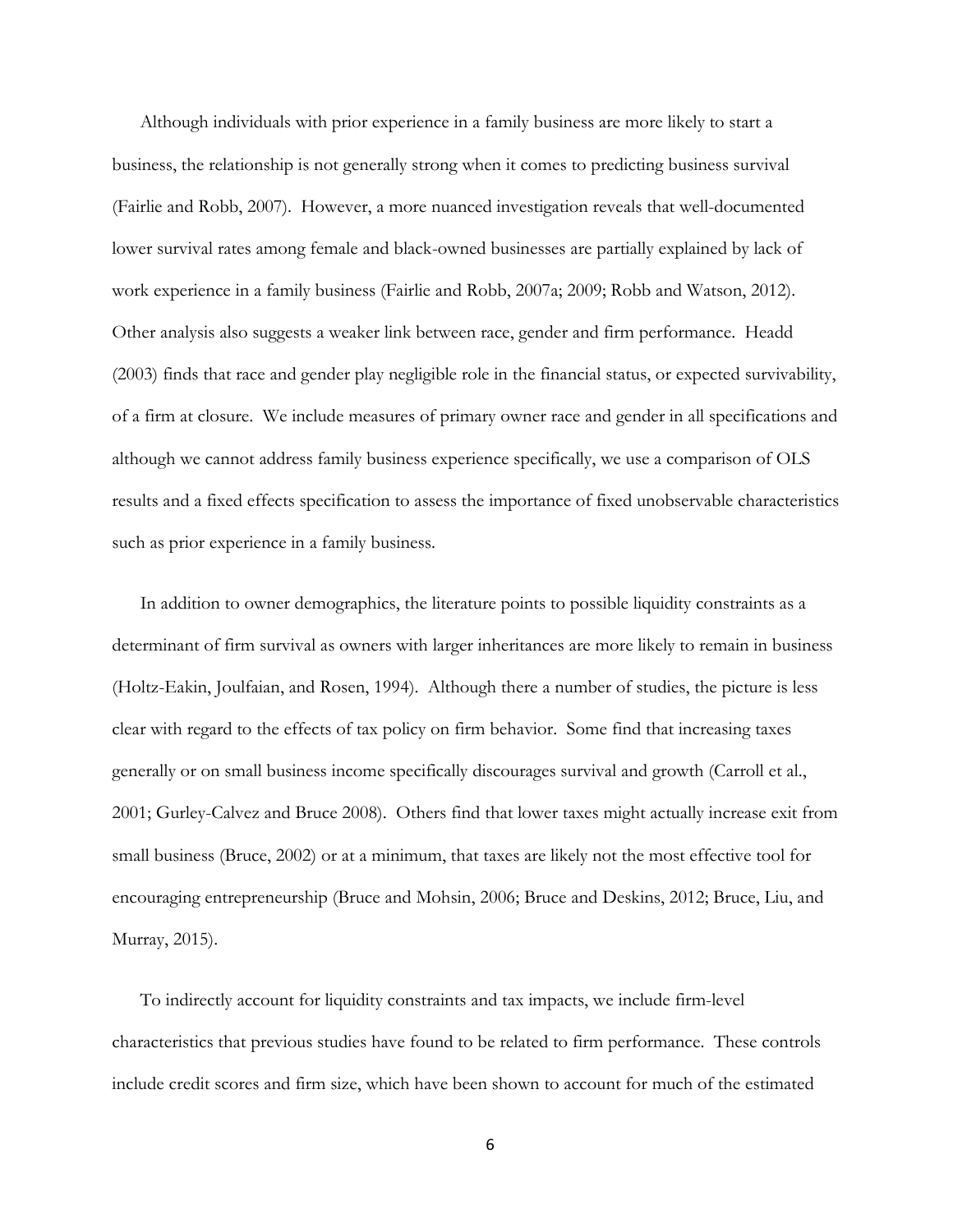differences in performance by gender (Robb and Watson, 2012). To get at tax effects without including estimates of marginal tax rates, we include controls for both gross and net revenue as well as indicators for the legal form of the enterprise. We control for industry groups in order to account for general economic conditions that disproportionately affect certain sectors. Finally, we include measures of the firm's reliance on direct-to-consumer sales, which might have responded in different magnitude and timeliness to economic conditions, particularly around the Great Recession.

### **Data Sources**

The matched KFS-tax return data file is unique in terms of including both administrative and survey data, but is also a substantial shift in tax data typically available in the literature. Previous tax data studies of entrepreneurship have focused on sole proprietors as indicated by the presence of a Schedule C on an individual's Form 1040 (e.g. Bruce and Gurley, 2008; Heim, 2010; Heim and Lurie, 2010). Our matched file includes businesses regardless of form filed (1065, 1120, 1120s), providing a much more comprehensive view of small business activity. Of the 4,928 businesses included in the baseline wave of the KFS, 33 percent reported being sole proprietors, 32 percent were LLCs, 21 percent were Subchapter S-Corporations, and 9 percent were C-Corporations with the remainder reporting some form of partnership or other organization structure.<sup>5</sup> The matched file contains similar breakdowns, but differs slightly due to higher match rates to the tax data for S-Corporations and lower match rates for sole proprietors. In the matched data 29 percent reported being a sole proprietor, 33 percent an LLC, 25 percent a Subchapter S-Corporation and 9 percent a C-Corporation. This section provides more information on the each dataset and matched file.

### **Kauffman Firm Survey**

 $\overline{\phantom{a}}$ 

 $<sup>5</sup>$  Note that these are unweighted statistics as it is unclear whether the weights are appropriate for the</sup> matched file. Weighted statistics indicated 36 percent were sole proprietors, 31 percent LLCs, 20 percent Subchapter S-Corporations, and 8 percent C-Corporations.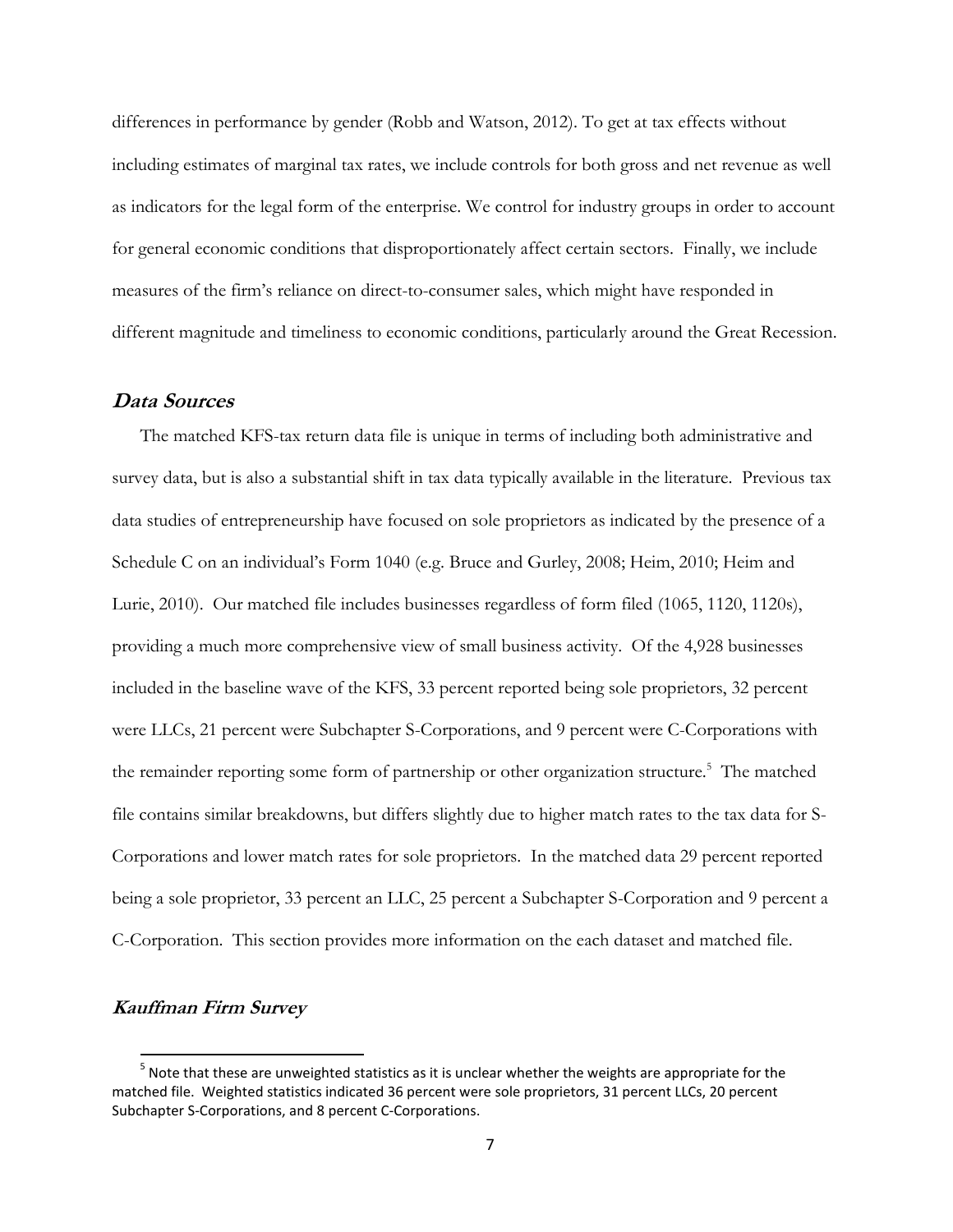The KFS is a recent longitudinal survey of nearly 5,000 new firms that began operations in 2004.<sup>6</sup> The initial survey was administered in 2005 and 2006, and four follow-up surveys were administered through 2011. Response rates exceeded 80 percent at each of the follow-ups and concerted efforts were made to determine whether non-response was a result of business closure or for some other reason. As a result, the KFS provides researchers with a unique opportunity to study a panel of new businesses from start-up to sustainability. Data are collected on a variety of topics including how businesses are financed, products, services, innovations, revenue, and characteristics of business owners.

# **Tax Return Data**

 $\overline{a}$ 

Tax return data were pulled from the Business Returns Transaction File (BRTF) and the Individual Returns Transaction File (IRTF) for tax years 2004-2013. The BRTF and IRTF are population level files. Tax return data include information on industry, 7 business income and expenses, and tax related forms and computations.

One concern for linking the KFS with tax data is the possibility that firms might change legal status and file different tax forms. These changes might be particularly difficult to track in the tax data if filers change taxpayer identification numbers (TINs). For this project, firms were linked across datasets using name and address for tax years 2004 through 2008 to capture the business regardless of TIN. Additionally, we estimate that only between 2.3 and 3.9 percent of KFS

 $^6$  The panel was created using a random sample from the list of new businesses started in 2004 that were included in the Dun & Bradstreet (D&B) database, which totaled roughly 250,000 such businesses. The KFS oversampled businesses based on the intensity of research and development employment in the businesses' primary industries. See <http://www.kauffman.org/what-we-do/research/kauffman-firm-survey-series>

 $^7$  NAICs codes are self-reported in the tax data and not necessarily consistent with information reported across years and tax forms.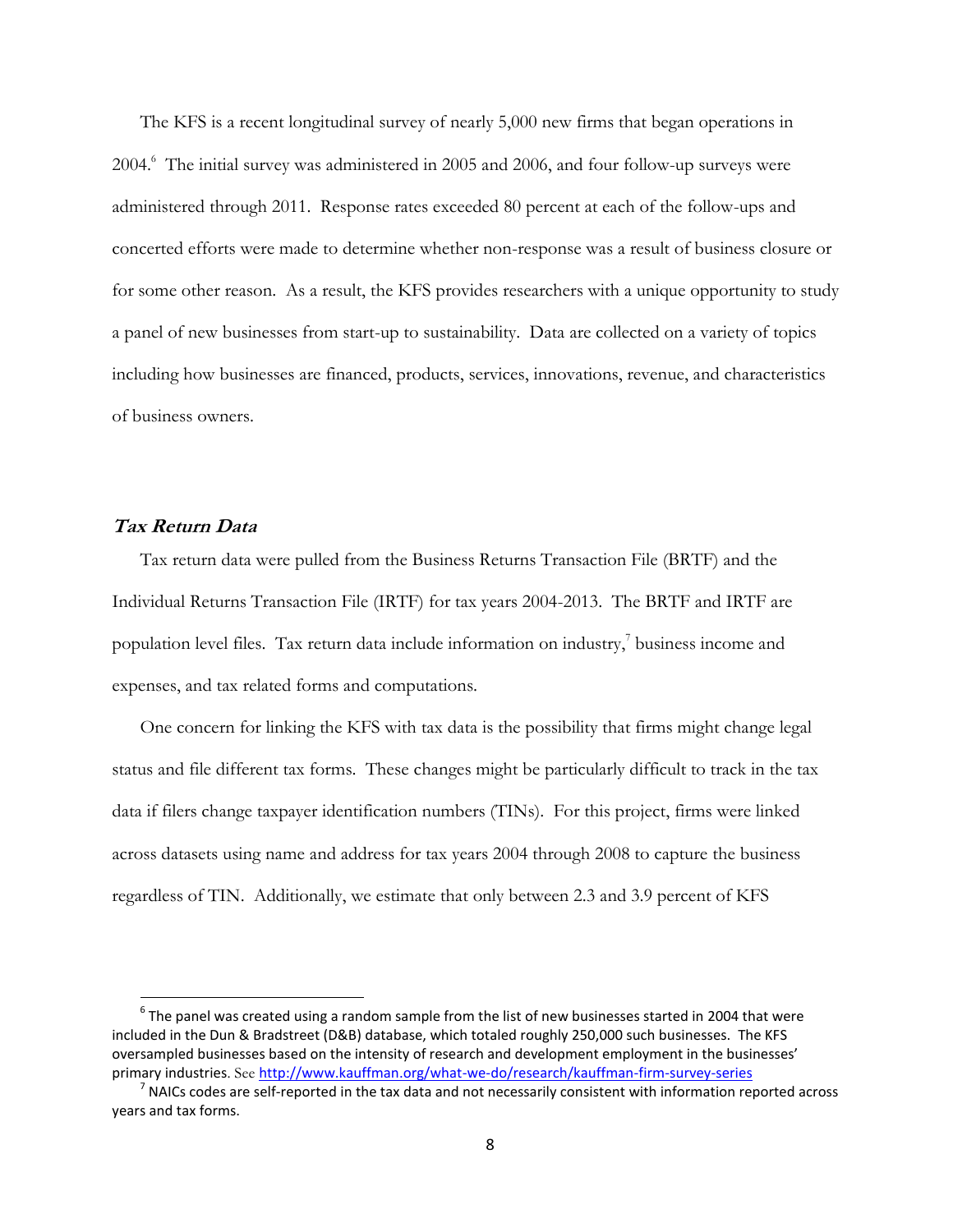respondents report a different legal status (e.g. sole proprietorship, S-corp, corporation) from one Wave to the next, thereby mitigating these concerns.<sup>8</sup>

### **Matched File**

 $\overline{\phantom{a}}$ 

The matched data file includes 3,940 firms and 22,444 firm-year observations. Match rates differed by baseline (2004) KFS legal status as noted below, with the highest match rates for S corporations (88 percent) and lowest match rates for sole proprietorships (71 percent). For our analysis, we limit our sample to the firms that were matched to at least one year of tax return data. Table 1 details matches by KFS reported legal form (e.g. sole proprietorship, LLC) and tax form (e.g. 1040 Schedule C, 1065 partnership return). Firms were matched to entity-level records by name and address and not by tax form, such that firms switching between forms (and the individual and business tax divisions) are captured over time.<sup>9</sup> One notable exception is that some firms/owners were matched by name and address to the business return entity file, but never filed a firm-level income tax return (included in the table as "Other" form). These firms were successfully matched, but are not included in the data analysis as they do not have any form-specific data.

#### **Table 1: KFS-Tax Return Match Rates by Legal Status and Form<sup>10</sup>**

 $^8$  This echoes the general findings of Bruce and Holtz-Eakin (2001), who explore transitions across legal business forms within a twelve-year panel of individual tax return data.

 $^9$  Note that business tax returns might include a headquarters address and not necessarily reflect the physical location of the business. This is also true for Schedule C filers who report their home address on their tax form. About 80 percent of individual tax returns and 90 percent of business return filers matched on name and address.

 $10$  These statistics include about 240 cases from the BRTF where we have located a match in the taxpayer information file but not to one of the three main forms. We conducted more data searches for these firms and determined that most were in BRTF Entity file because they submitted payroll tax withholding reports. However, these firms did not file income tax returns. In some cases, it does not appear that an income tax return was required and in others, the firms were required to file but did not.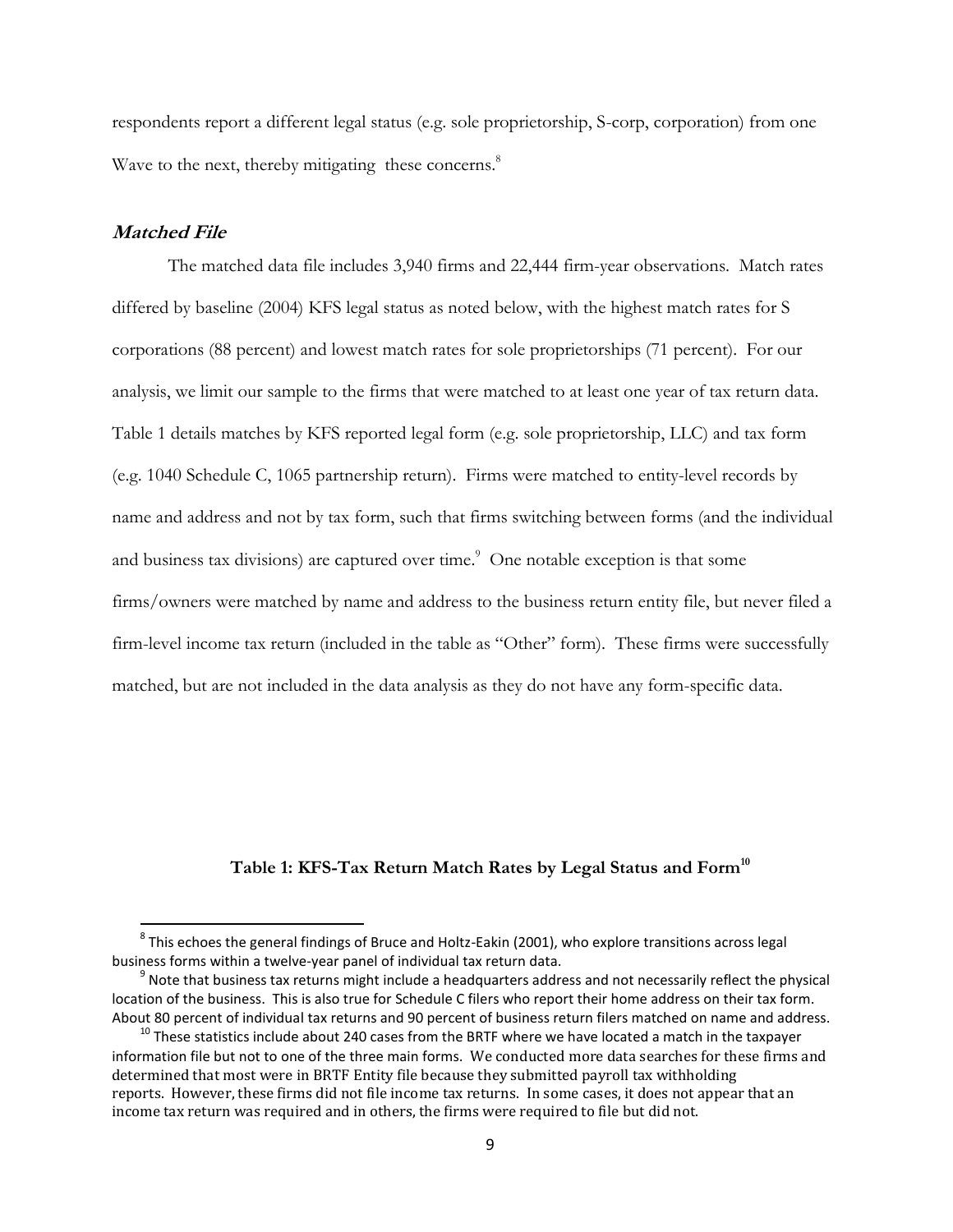| <b>KFS</b> Legal             | Match<br>Rate | Sched.<br>C | F <sub>1065</sub> | F <sub>1120</sub> | 1120S | Other | N     |
|------------------------------|---------------|-------------|-------------------|-------------------|-------|-------|-------|
| 1 - Sole<br>Proprietorship   | 0.710         | 0.607       | 0.013             | 0.017             | 0.037 | 0.036 | 1,635 |
| $2 - LLC$                    | 0.842         | 0.331       | 0.306             | 0.028             | 0.071 | 0.106 | 1,557 |
| 3 - Subchapter<br>S          | 0.880         | 0.122       | 0.014             | 0.117             | 0.598 | 0.028 | 1,040 |
| $4 - C -$<br>Corporation     | 0.816         | 0.129       | 0.018             | 0.465             | 0.125 | 0.079 | 441   |
| 5 - Partnership<br>and Other | 0.757         | 0.311       | 0.487             | 0.036             | 0.083 | 0.083 | 255   |
| Overall                      | 0.8           | 0.355       | 0.125             | 0.082             | 0.175 | 0.062 | 4,928 |

# **Methods and Descriptive Statistics**

 $\overline{\phantom{a}}$ 

We use this unique match of administrative and survey data to address fundamental questions in entrepreneurship/small business research. Do different datasets yield similar conclusions on the factors associated with firm survival and are these conclusions affected by whether survival is measured as exit from the data source or firm closure? We also explore robustness of results across several estimation possibilities often driven by data availability. First, we estimate linear probability models with fixed effects so that time-invariant factors are differenced out of the estimation so we identify the effects of changes over time in owner and firm characteristics. Next, we estimate proportional hazard models using baseline characteristics (Wave 0, 2004) to predict firm survival.

We include a basic set of primary owner characteristics in each specification. For firms with more than one owner, primary owner is selected first by firm equity holdings then number of hours worked. Owner characteristics from the KFS include an indicator for female owner, indicators for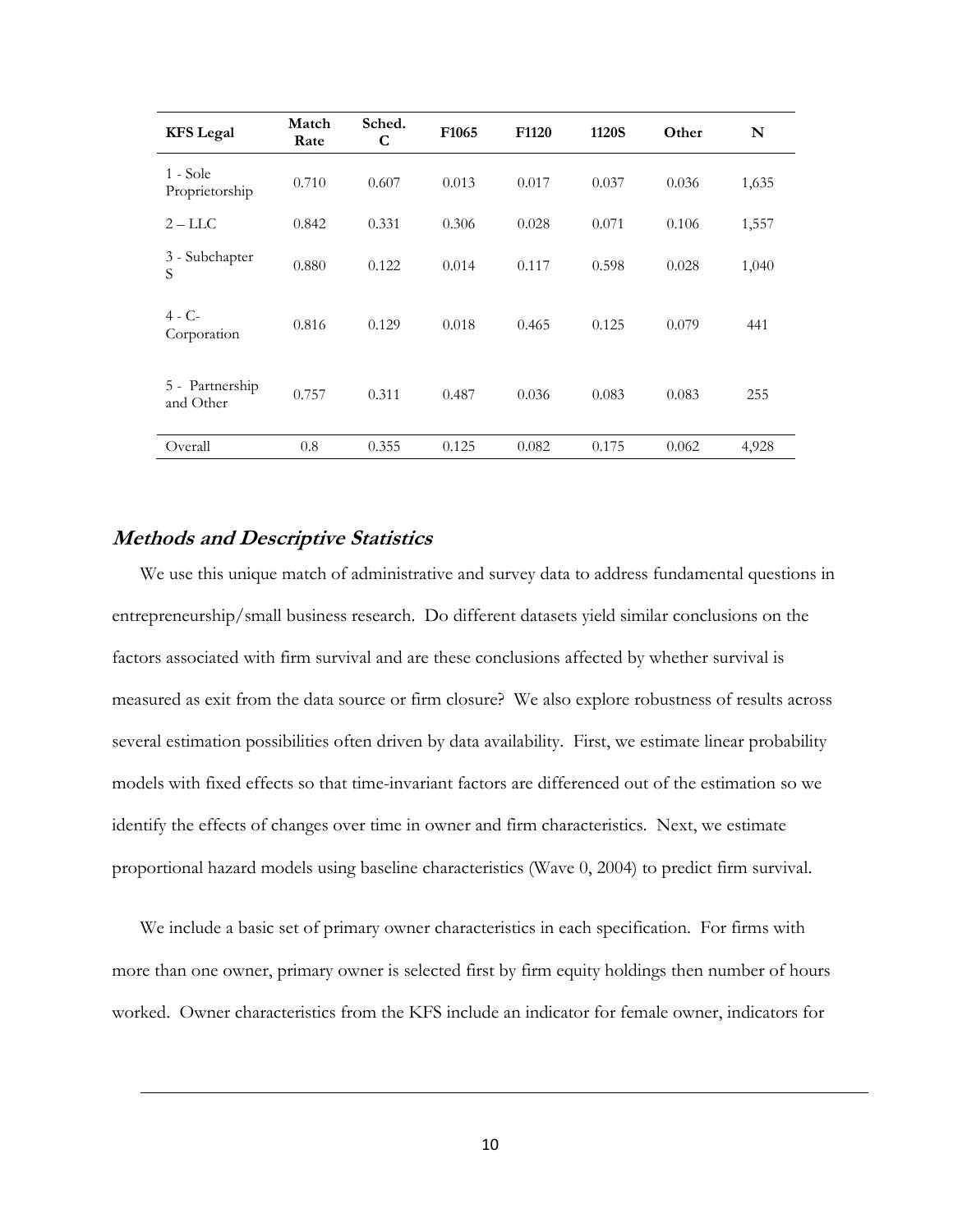race/ethnicity, owner age in years, level of educational attainment, and an indicator for whether the primary owner is a US citizen.

| <b>Variable</b>                 | <b>Mean</b> | <b>Standard Deviation</b> |
|---------------------------------|-------------|---------------------------|
|                                 |             |                           |
| <b>Female Primary Owner</b>     | 0.253       | 0.435                     |
|                                 |             |                           |
| Age                             |             |                           |
| $30$                            | 0.034       | 0.182                     |
| 30-40                           | 0.205       | 0.404                     |
| 40-55                           | 0.487       | 0.500                     |
| 55-65                           | 0.210       | 0.407                     |
| $65+$                           | 0.063       | 0.244                     |
|                                 |             |                           |
| Race                            |             |                           |
| American Indian/Native Hawaiian | 0.011       | 0.104                     |
| Asian                           | 0.035       | 0.185                     |
| <b>Black</b>                    | 0.050       | 0.218                     |
| White                           | 0.871       | 0.335                     |
| <b>Other Race</b>               | 0.033       | 0.179                     |
|                                 |             |                           |
| <b>Education</b>                |             |                           |
| High School or Less             | 0.112       | 0.316                     |
| Some College                    | 0.254       | 0.435                     |
| Associate's Degree              | 0.081       | 0.273                     |
| <b>Bachelor's Degree</b>        | 0.259       | 0.438                     |
| Graduate Study                  | 0.294       | 0.455                     |
|                                 |             |                           |
| <b>US Citizen</b>               | 0.944       | 0.231                     |

**Table 2: Owner Characteristics for Matched KFS-Tax Return Data File**

Source: authors' calculations based on the KFS-Tax Return matched data file. Entries represent percent in each category unless otherwise noted. Sample sizes range from 13,150 firm-years to 15,745 firm years depending on missing information.

Table 2 includes basic owner characteristics for the matched file. About one quarter of primary owners in the matched file are female. Most owners are aged 40 to 55 (49 percent) and the majority identify as white (87 percent). About 30 percent of owners report education beyond a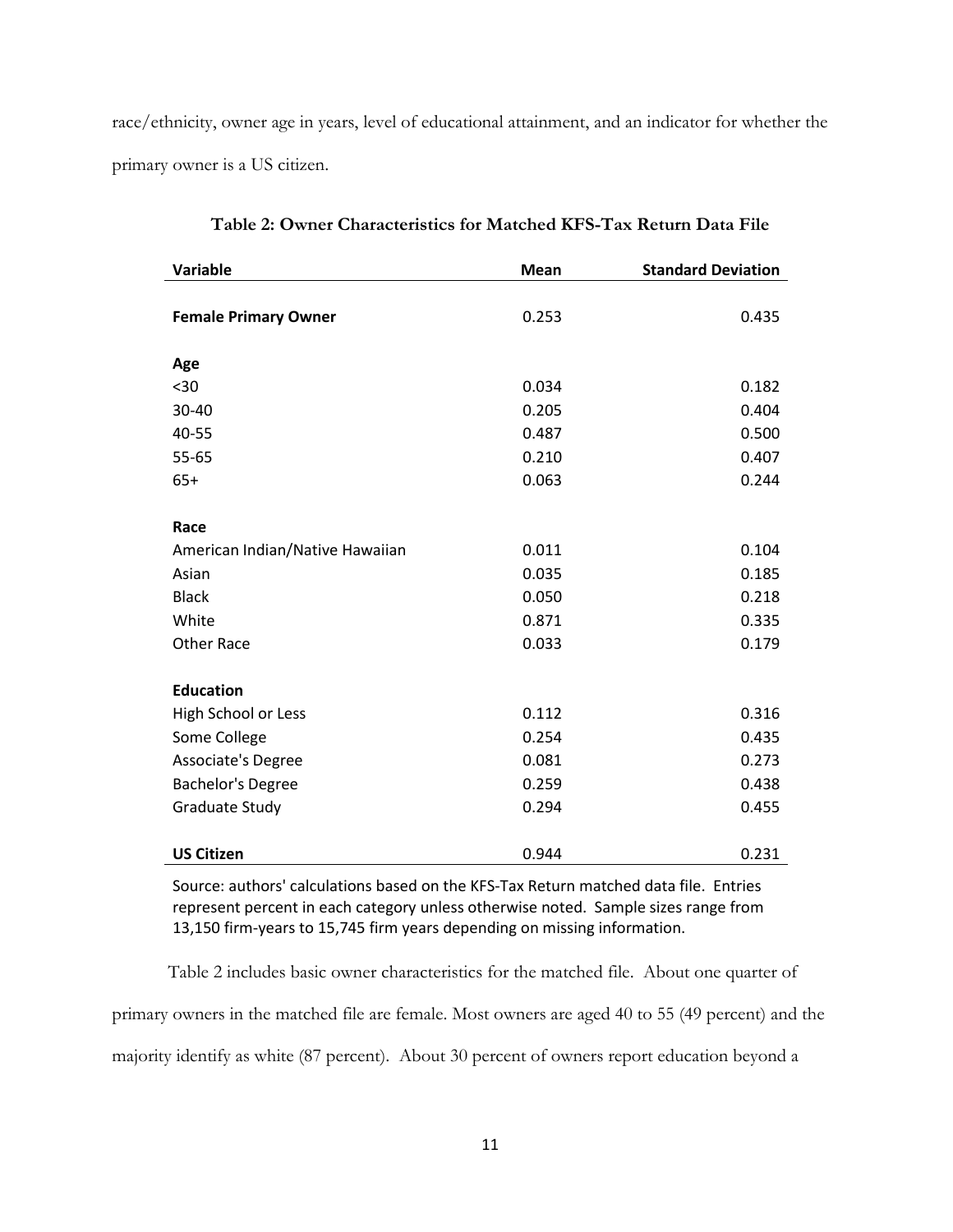bachelor's degree, one quarter have some college but no degree and another quarter have a bachelor's degree. Most owners report being a US citizen (94 percent).

| I able 5: Finn Characteristics for matched KFS-Tax Return Data File |             |                           |
|---------------------------------------------------------------------|-------------|---------------------------|
| Variable                                                            | <b>Mean</b> | <b>Standard Deviation</b> |
|                                                                     |             |                           |
| <b>Legal Status</b>                                                 |             |                           |
| Sole Proprietorship                                                 | 0.283       | 0.451                     |
| LLC                                                                 | 0.333       | 0.471                     |
| <b>Subchapter S-Corporation</b>                                     | 0.268       | 0.443                     |
| C-Corporation                                                       | 0.078       | 0.268                     |
| Partnership and other                                               | 0.038       | 0.192                     |
|                                                                     |             |                           |
| <b>Tax Form</b>                                                     |             |                           |
| 1040 - Schedule C                                                   | 0.492       | 0.500                     |
| 1065 - Partnership                                                  | 0.153       | 0.360                     |
| 1120S - Subchapter S-Corporation                                    | 0.279       | 0.449                     |
| 1120 - C-Corporation                                                | 0.076       | 0.266                     |
|                                                                     |             |                           |
| <b>Credit Risk</b>                                                  |             |                           |
| <b>Highest Credit Score</b>                                         | 0.042       | 0.202                     |
| <b>High Credit Score</b>                                            | 0.222       | 0.415                     |
| Middle Credit Score                                                 | 0.504       | 0.500                     |
| Low Credit Score                                                    | 0.168       | 0.373                     |
| <b>Lowest Credit Score</b>                                          | 0.064       | 0.245                     |
|                                                                     |             |                           |
| <b>Patent or Trademark</b>                                          | 0.120       | 0.325                     |
|                                                                     |             |                           |
| <b>Number of Employees (KFS)</b>                                    |             |                           |
| Zero                                                                | 0.346       | 0.476                     |
| $1$ to $4$                                                          | 0.255       | 0.436                     |
| $5+$                                                                | 0.399       | 0.490                     |
|                                                                     |             |                           |
| Salary Expense (Tax Data \$10,000)                                  | 6.796       | 49.512                    |
|                                                                     |             |                           |
| Net Receipts (Tax Data \$10,000)                                    | 64.192      | 704.615                   |
|                                                                     |             |                           |
| <b>Direct to Consumer Sales</b>                                     |             |                           |
| Zero                                                                | 0.402       | 0.490                     |
|                                                                     |             |                           |

**Table 3: Firm Characteristics for Matched KFS-Tax Return Data File**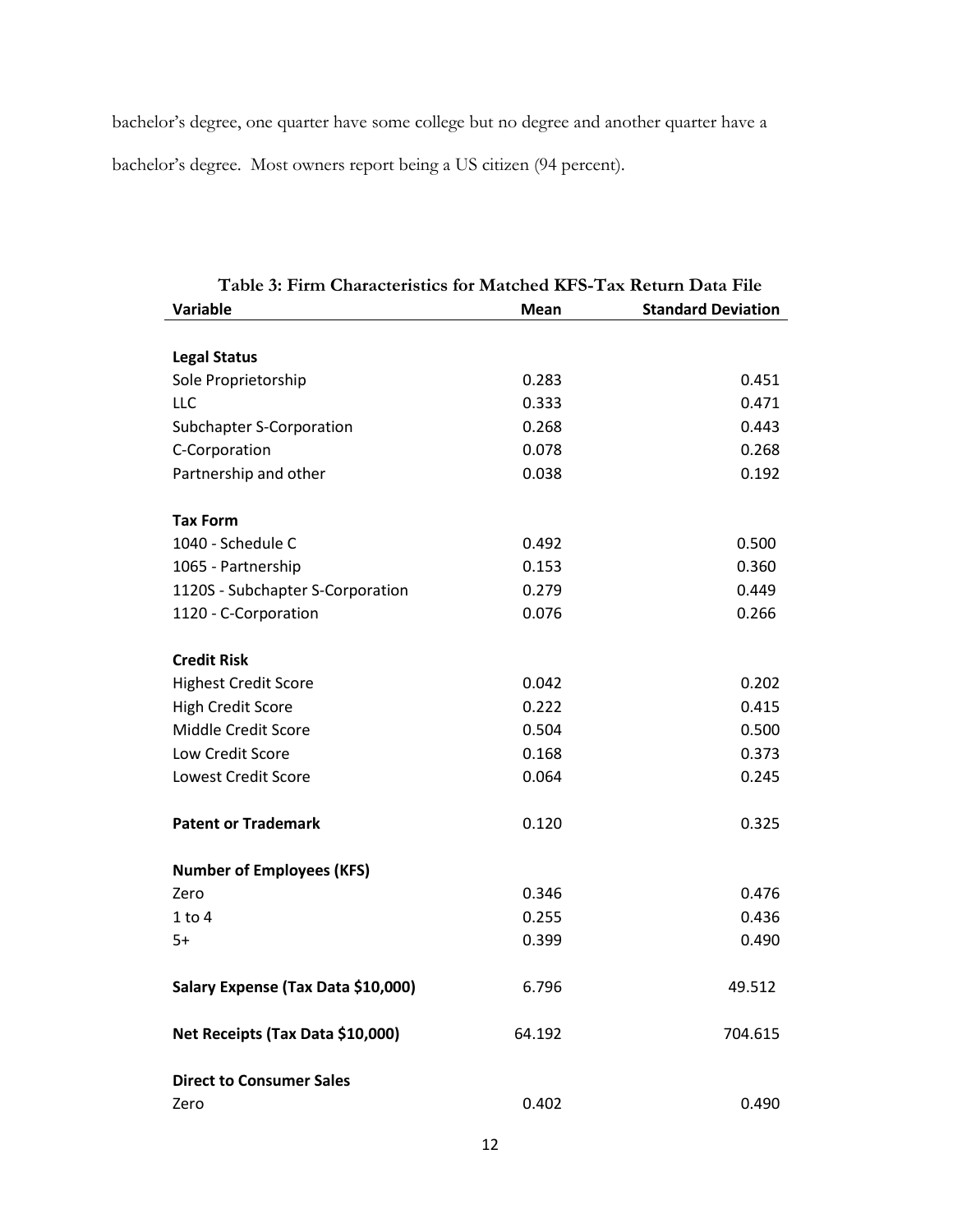| 1-40%                             | 0.191 | 0.393 |
|-----------------------------------|-------|-------|
| 41-90%                            | 0.159 | 0.366 |
| >90%                              | 0.247 | 0.431 |
|                                   |       |       |
| <b>Number of Owners</b>           |       |       |
| Zero                              | 0.446 | 0.497 |
| 2-4 owners                        | 0.268 | 0.443 |
| 5+ owners                         | 0.286 | 0.452 |
|                                   |       |       |
| <b>KFS Closed in Next Wave</b>    | 0.086 | 0.280 |
| <b>KFS Exit in Next Wave</b>      | 0.266 | 0.442 |
| <b>Tax Data Exit in Next Wave</b> | 0.167 | 0.373 |
| <b>KFS Duration in Years</b>      | 6.042 | 2.382 |
| <b>Tax Data Duration in Years</b> | 6.813 | 2.517 |

Source: authors' calculations based on the KFS-Tax Return matched data file. Entries represent percent in each category unless otherwise noted. Sample sizes range from 13,150 firm-years to 15,745 firm years depending on missing information.

Table 3 includes basic firm characteristics including organizational form over the course of the panel. About one-third of the observations are from firms identifying as LLCs while more than a quarter report that they are sole proprietorships or Subchapter S-Corporations. In terms of tax filings, 44 percent of firms filed a Schedule C over the course of the panel, 22 percent of firm-year observations were for form 1120S for Subchapter S-Corporations, 16 percent filed 1065 partnership returns, and 10 percent filed 1120 C-Corporation forms. About half of firms have mid-level credit scores as captured by Dun and Bradstreet and about 12 percent of matched firms reported a patent or trademark. About 35 percent of firms reported zero employees in the KFS. Nearly 40 percent of firms do not sell directly to consumers and about one quarter make more than 90 percent of sales directly to consumers. Just under half of firms (45 percent) had reported one owner and about 30 percent had five or more owners.

In terms of firm survival, about 9 percent of firms were confirmed closed (not sold or unable to contact) in the following KFS wave and about 27 percent exited the KFS data source in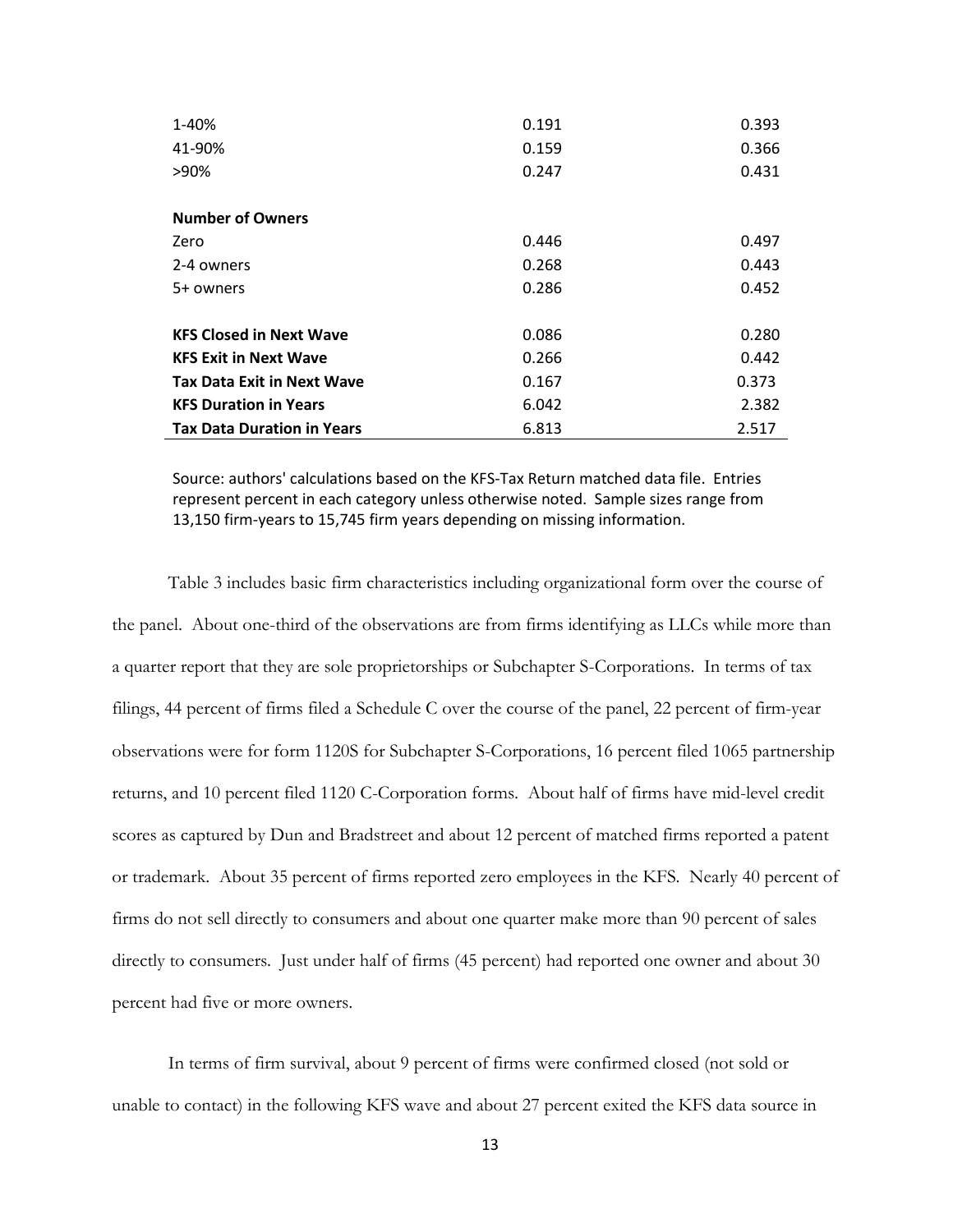the next wave (i.e. do not have data in the next wave for any reason). Tax filing exit rates for the following wave are lower at 16.7 percent, possibly indicating that some firms just stop responding to the KFS. Average duration in the KFS for matched firms is about 6 years (from 2004-2011) and almost 7 years in the tax data (from 2004-2013).

Methods in the literature for assessing firm survival include binary models of firm exit using cross-sectional data, panel data models with firm fixed effects, and analysis of duration using survival models. Choice of estimation method is often driven by data availability and we include results for each estimation strategy to assess the variability in results across dataset and method choice.

#### **Results**

Table 4 includes results from linear probability OLS regressions of close and exit in the following wave based on KFS responses. Columns 1 and 4 include only owner characteristics, columns 2 and 5 add firm characteristics and columns 3 and 6 also include measures of firm revenue and net profit with the caveat that these variables include a number of missing values. Interestingly, conclusions about the importance of owner demographics differ markedly based on whether one considers confirmed firm closure or exit from the data source. Two of three regressions for closure indicate that female owners are more likely to close in the next wave, but the same does not hold for exit. Older and more educated owners are less likely to exit, but we generally do not reject the null of no effect of age and education on firm closure. Hispanic owners are more likely to exit, but the relationship is weaker and not statistically significant for closure. Results are more consistent across firm characteristics with C-Corporations generally more likely to close and exit as are firms with high levels of reliance on direct-to-consumer sales. Unsurprisingly, firms with middle to low credit scores are more likely to close and exit.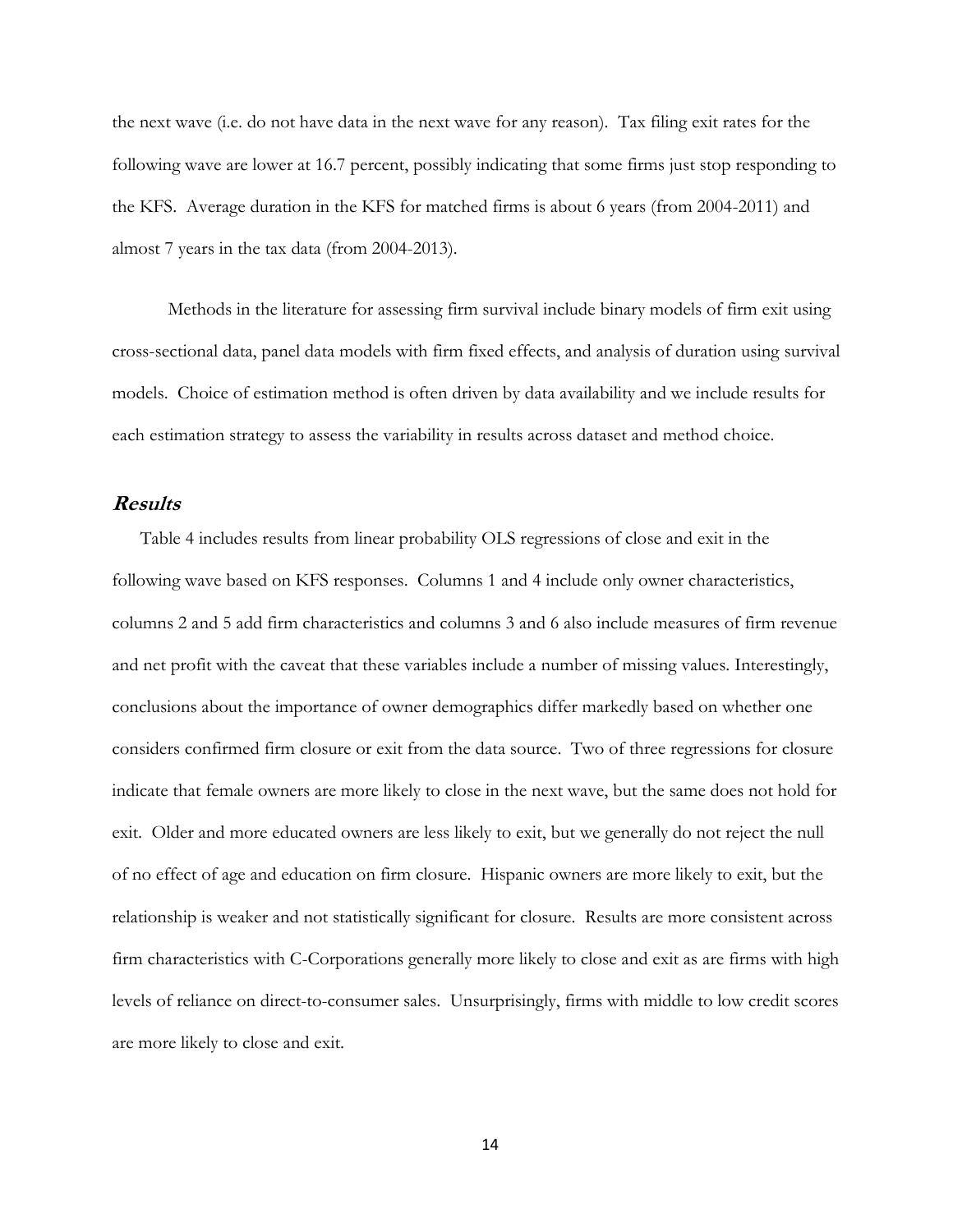Table 5 contains results for tax filing exit (not filing a business income tax return in the following year. The results are generally similar with a couple of notable differences. We fail to reject the null of zero effect for female owners, owner education, and percent of sales to individuals. Consistent with the KFS close and exit results, firms with lower credit scores are more likely to exit and sole proprietors/Schedule C filers are less likely to exit the tax data.

Several previous studies of business survival using tax return data have included only sole proprietors/Schedule C filers due to limited access to other business tax information (e.g. Holtz-Eakin, Joulfaian, and Rosen, 1994; Carroll et al., 2001; and Gurley-Calvez and Bruce, 2008). Interestingly, when we limit our analysis to businesses filing a Schedule C (not shown), there is suggestive evidence that firms with higher credit scores are more likely to exit, but consistent findings that firms filing Schedule C's that report being an S Corporation, C-Corporation, or partnership in the KFS are more likely to exit. Although not conclusive, these results seem to suggest that some exits from sole proprietorship are merely changes in organizational form.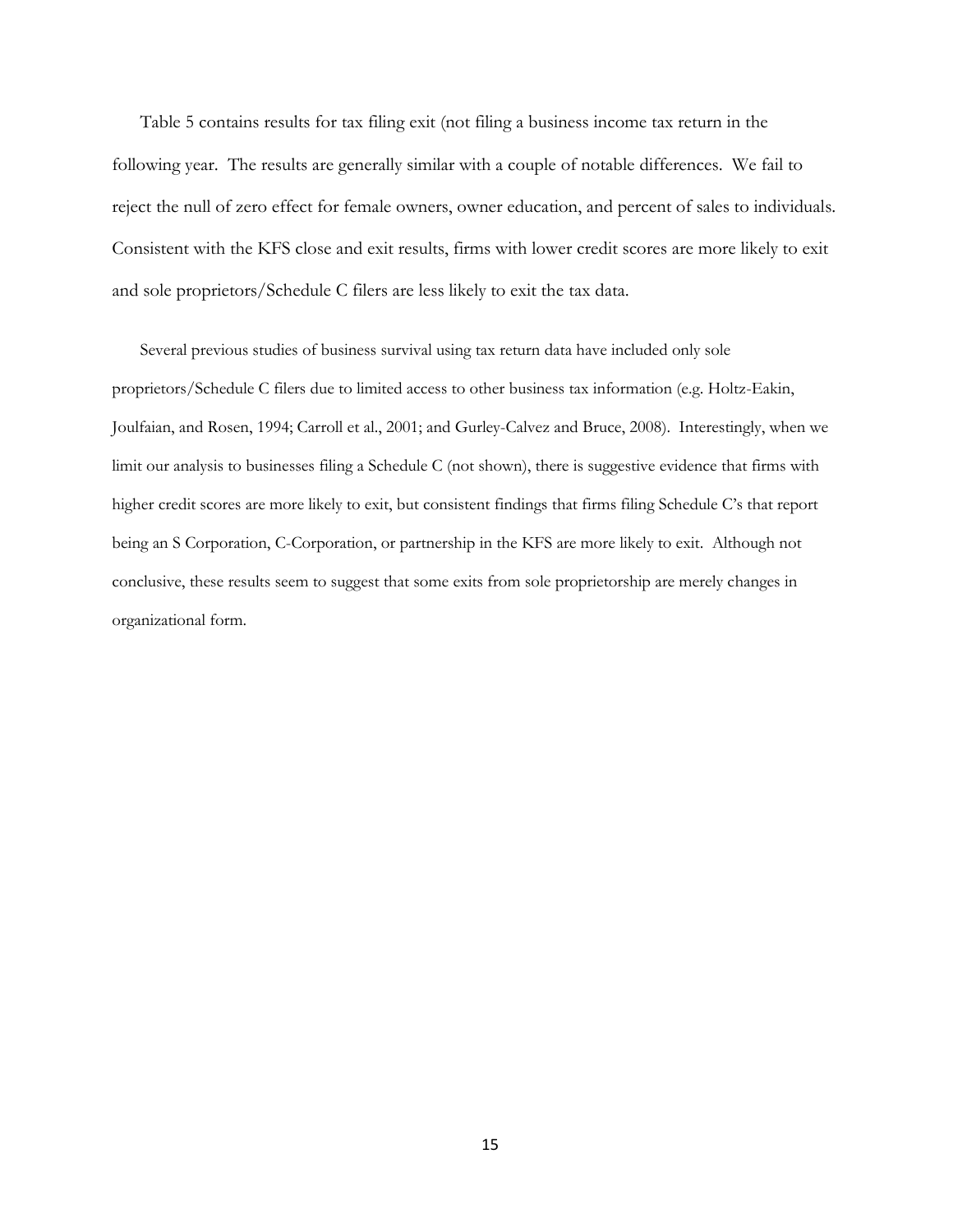|                   |              | Table 4. Old listiniales of KFS Closed and limit for materied Data I ne |            |                        |                        |                        |
|-------------------|--------------|-------------------------------------------------------------------------|------------|------------------------|------------------------|------------------------|
|                   | (1)          | (2)                                                                     | (3)        | (4)                    | (5)                    | (6)                    |
|                   | Closed in    | Closed in                                                               | Closed in  | Exit in                | Exit in                | Exit in                |
|                   | Next Wave    | Next Wave                                                               | Next Wave  | Next Wave              | Next Wave              | Next Wave              |
| Female            | $0.0156$ *   | 0.00995                                                                 | $0.0173$ * | 0.0117                 | 0.00275                | 0.00406                |
|                   | (0.00501)    | (0.00536)                                                               | (0.00613)  | (0.00707)              | (0.00763)              | (0.00856)              |
| Owner Age         | $-0.0216$    | $-0.0199$                                                               | $-0.0196$  | $-0.0267$              | $-0.0283$              | $-0.0263$              |
| 30-40             | (0.0145)     | (0.0157)                                                                | (0.0174)   | (0.0200)               | (0.0219)               | (0.0244)               |
| Owner Age         | $-0.0268$    | $-0.0217$                                                               | $-0.0166$  | $-0.0451$ <sup>*</sup> | $-0.0413$ <sup>*</sup> | $-0.0325$              |
| $40 - 55$         | (0.0141)     | (0.0152)                                                                | (0.0169)   | (0.0192)               | (0.0211)               | (0.0236)               |
| Owner Age         | $-0.0269$    | $-0.0203$                                                               | $-0.0132$  | $-0.0745$ **           | $-0.0670$              | $-0.0582$ <sup>*</sup> |
| 55-65             | (0.0145)     | (0.0157)                                                                | (0.0174)   | (0.0197)               | (0.0217)               | (0.0242)               |
| Owner Age         | $-0.0126$    | $-0.00465$                                                              | $-0.0133$  | $-0.0519$ <sup>*</sup> | $-0.0529$ <sup>*</sup> | $-0.0581$ <sup>*</sup> |
| $65+$             | (0.0164)     | (0.0177)                                                                | (0.0194)   | (0.0222)               | (0.0241)               | (0.0268)               |
| Some              | $-0.0107$    | $-0.00640$                                                              | $-0.0118$  | $-0.0270$              | $-0.0289$ <sup>*</sup> | $-0.0287$ <sup>*</sup> |
| College           | (0.00811)    | (0.00859)                                                               | (0.0101)   | (0.0118)               | (0.0126)               | (0.0146)               |
| Associate's       | $-0.0153$    | $-0.0134$                                                               | $-0.0155$  | $-0.0553***$           | $-0.0598***$           | $-0.0622$ **           |
| Degree            | (0.0100)     | (0.0107)                                                                | (0.0123)   | (0.0144)               | (0.0155)               | (0.0174)               |
| Bachelor's        | $-0.00789$   | $-0.000988$                                                             | $-0.00420$ | $-0.0456$              | $-0.0436$ *            | $-0.0395$ <sup>*</sup> |
| Degree            | (0.00814)    | (0.00879)                                                               | (0.0103)   | (0.0116)               | (0.0126)               | (0.0145)               |
| Graduate          | $-0.0206$ ** | $-0.0125$                                                               | $-0.0179$  | $-0.0559$ ***          | $-0.0537***$           | $-0.0437$ **           |
| Study             | (0.00782)    | (0.00858)                                                               | (0.00996)  | (0.0114)               | (0.0126)               | (0.0144)               |
| Asian             | $-0.0277$    | $-0.0321$                                                               | $-0.0521$  | 0.0187                 | 0.0143                 | $-0.00494$             |
|                   | (0.0244)     | (0.0247)                                                                | (0.0315)   | (0.0353)               | (0.0371)               | (0.0423)               |
| <b>Black</b>      | 0.00360      | $-0.0154$                                                               | $-0.0602$  | 0.0483                 | 0.0296                 | $-0.000635$            |
|                   | (0.0248)     | (0.0252)                                                                | (0.0315)   | (0.0342)               | (0.0362)               | (0.0419)               |
| White             | $-0.0122$    | $-0.00941$                                                              | $-0.0334$  | 0.00312                | 0.00540                | $-0.00371$             |
|                   | (0.0225)     | (0.0229)                                                                | (0.0297)   | (0.0309)               | (0.0323)               | (0.0373)               |
| <b>Other Race</b> | $-0.00910$   | 0.00572                                                                 | $-0.0450$  | 0.0449                 | 0.0538                 | 0.0318                 |
|                   | (0.0260)     | (0.0277)                                                                | (0.0338)   | (0.0365)               | (0.0389)               | (0.0456)               |
| Hispanic          | 0.0122       | 0.0108                                                                  | 0.00950    | 0.0562                 | $0.0579$ **            | $0.0604^*$             |
|                   | (0.0132)     | (0.0143)                                                                | (0.0149)   | (0.0193)               | (0.0208)               | (0.0236)               |
| Citizen           | 0.00476      | 0.00635                                                                 | 0.0173     | $-0.0359$              | $-0.0186$              | $-0.0193$              |
|                   | (0.0119)     | (0.0120)                                                                | (0.0112)   | (0.0200)               | (0.0205)               | (0.0230)               |
| $LLC$             |              | 0.00912                                                                 | 0.00772    |                        | 0.0153                 | 0.0167                 |
|                   |              | (0.00659)                                                               | (0.00737)  |                        | (0.00951)              | (0.0105)               |
| Subchapter        |              | 0.0147                                                                  | 0.00699    |                        | 0.0102                 | 0.00905                |

**Table 4: OLS Estimates of KFS Closed and Exit for Matched Data File**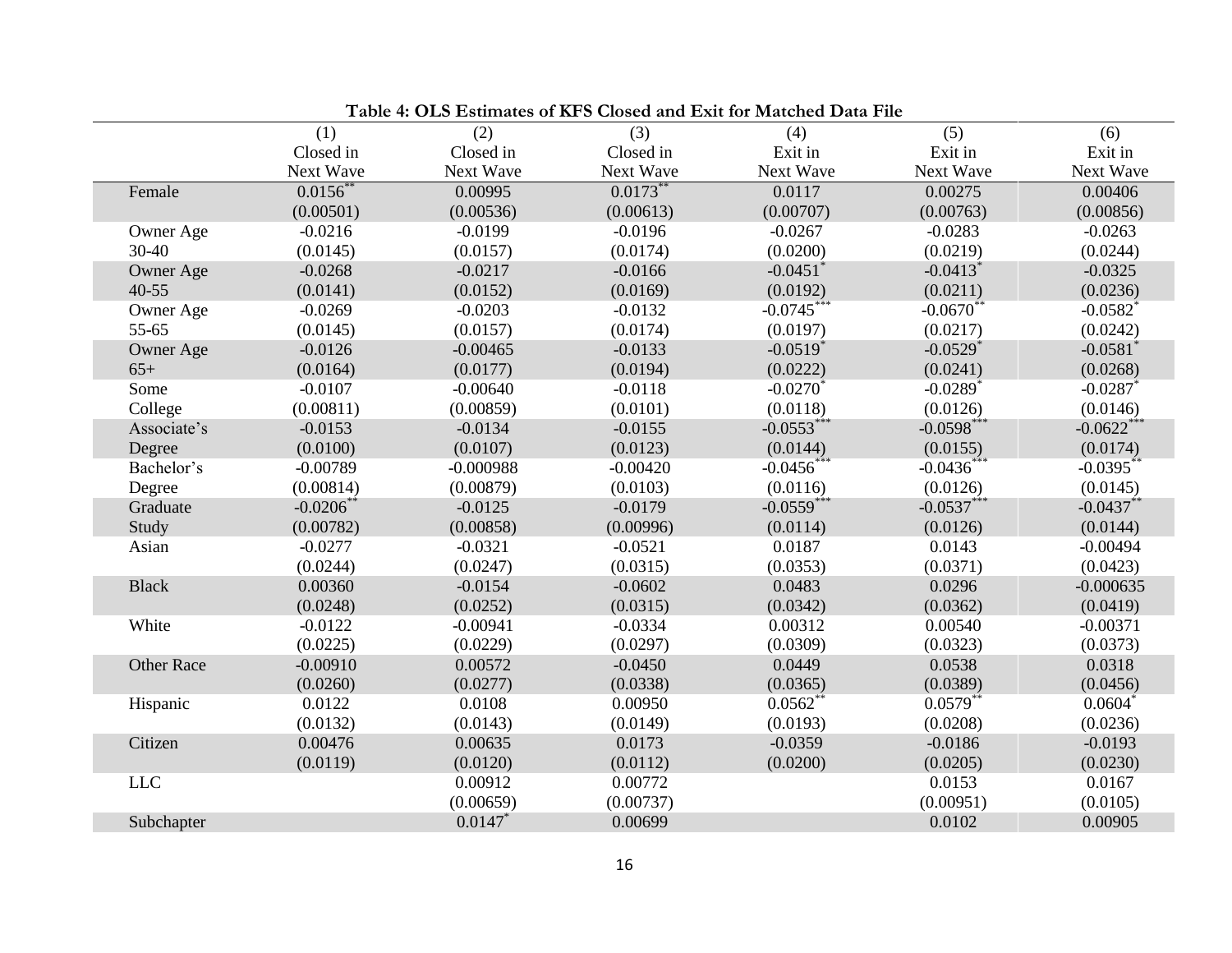| S-Corp              |             | (0.00700)              | (0.00769)              |            | (0.0101)    | (0.0111)              |
|---------------------|-------------|------------------------|------------------------|------------|-------------|-----------------------|
| C-Corp              |             | $0.0244$ <sup>*</sup>  | 0.0137                 |            | $0.0458$ ** | $0.0420*$             |
|                     |             | (0.0108)               | (0.0117)               |            | (0.0156)    | (0.0176)              |
| Partnership/        |             | 0.0173                 | 0.00330                |            | 0.0375      | 0.0254                |
| Other               |             | (0.0140)               | (0.0147)               |            | (0.0203)    | (0.0225)              |
| Patent or           |             | 0.000216               | $-0.00183$             |            | 0.00327     | 0.000870              |
| Trademark           |             | (0.00605)              | (0.00639)              |            | (0.00911)   | (0.00992)             |
| $1-4$               |             | $-0.0110^*$            | $-0.00907$             |            | $-0.00671$  | $-0.00542$            |
| Employees           |             | (0.00512)              | (0.00565)              |            | (0.00742)   | (0.00822)             |
| $5+$                |             | $-0.0196$ **           | $-0.0164$ <sup>*</sup> |            | $-0.00122$  | $-0.00473$            |
| Employees           |             | (0.00641)              | (0.00696)              |            | (0.00997)   | (0.0109)              |
| 1-40%               |             | $-0.0133$ <sup>*</sup> | $-0.00119$             |            | $-0.0129$   | 0.0105                |
| Sales to Ind        |             | (0.00560)              | (0.00620)              |            | (0.00894)   | (0.00971)             |
| 41-90%              |             | 0.00326                | 0.0125                 |            | 0.00132     | $0.0249$ <sup>*</sup> |
| Sales to Ind        |             | (0.00678)              | (0.00758)              |            | (0.00999)   | (0.0111)              |
| $>90\%$ Sales       |             | $0.0237***$            | $0.0272**$             |            | $0.0337***$ | $0.0510***$           |
| to Ind              |             | (0.00648)              | (0.00710)              |            | (0.00900)   | (0.0100)              |
| 2-4 Owners          |             | $-0.00633$             | $-0.00481$             |            | 0.00197     | 0.00858               |
|                     |             | (0.00541)              | (0.00584)              |            | (0.00803)   | (0.00882)             |
| 5+ Owners           |             | $-0.000333$            | 0.0205                 |            | 0.0301      | 0.0566                |
|                     |             | (0.0166)               | (0.0196)               |            | (0.0266)    | (0.0297)              |
| <b>High Credit</b>  |             | 0.00721                | 0.00670                |            | $0.0303*$   | 0.0258                |
| Score               |             | (0.00892)              | (0.00902)              |            | (0.0148)    | (0.0154)              |
| Mid Credit          |             | 0.0165                 | $0.0188*$              |            | $0.0498***$ | $0.0497***$           |
| Score               |             | (0.00860)              | (0.00879)              |            | (0.0142)    | (0.0149)              |
| Low Credit          |             | $0.0297**$             | $0.0336^{**}$          |            | $0.0676***$ | $0.0670***$           |
| Score               |             | (0.0103)               | (0.0110)               |            | (0.0160)    | (0.0173)              |
| Lowest              |             | $0.0591***$            | $0.0602***$            |            | $0.125***$  | $0.127***$            |
| <b>Credit Score</b> |             | (0.0141)               | (0.0152)               |            | (0.0204)    | (0.0222)              |
| Revenue             |             |                        | $-0.00558$             |            |             | $-0.000776$           |
| (\$10,000)          |             |                        | (0.00932)              |            |             | (0.0335)              |
| Net Profit          |             |                        | $-0.0127$              |            |             | $-0.0154$             |
| (\$10,000)          |             |                        | (0.0246)               |            |             | (0.0977)              |
| Constant            | $0.0965***$ | 0.0612                 | 0.0662                 | $0.263***$ | $0.173***$  | $0.148$ **            |
|                     | (0.0289)    | (0.0321)               | (0.0389)               | (0.0410)   | (0.0466)    | (0.0532)              |
| $\cal N$            | 12566       | 10882                  | 8347                   | 14016      | 12119       | 9187                  |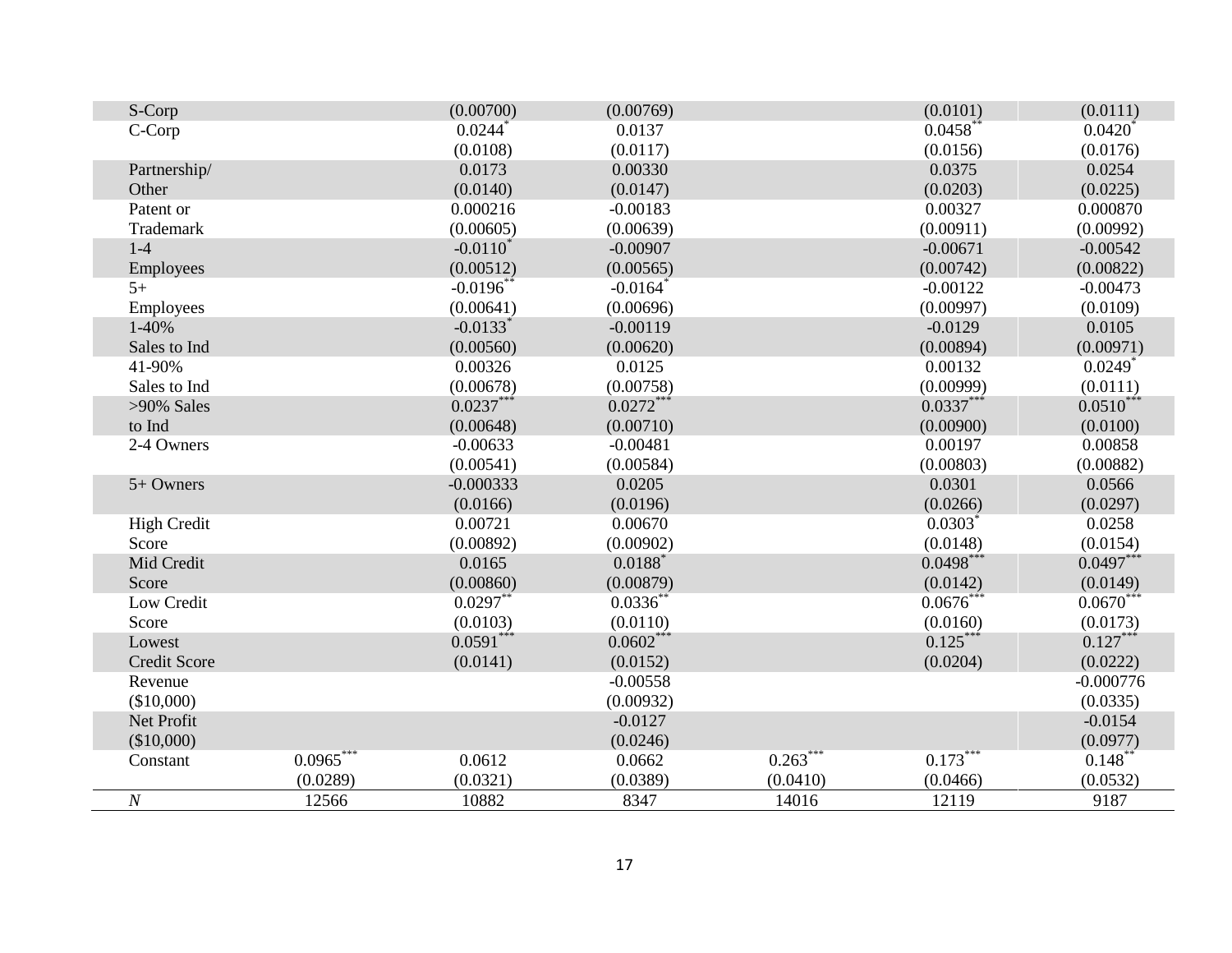| Table 5: OLS Estimates of Tax Filing Exit for Matched Data File |             |               |                  |                     |                     |  |
|-----------------------------------------------------------------|-------------|---------------|------------------|---------------------|---------------------|--|
|                                                                 | (1)         | (2)           | (3)              | (4)                 | (5)                 |  |
|                                                                 | Exit        | Exit          | Exit             | Exit                | Exit with           |  |
|                                                                 | With Owner  | With Owner &  | With Owner, Firm | With KFS &          | <b>Tax Controls</b> |  |
|                                                                 | Controls    | Firm Controls | & Revenue        | <b>Tax Controls</b> |                     |  |
| Female                                                          | $-0.0033$   | 0.0021        | $-0.0015$        | $-0.0009$           |                     |  |
|                                                                 | (0.0047)    | (0.0051)      | (0.0257)         | (0.0058)            |                     |  |
| Owner Age                                                       | $-0.0124$   | $-0.0535***$  | $-0.0370*$       | $-0.0356*$          |                     |  |
| 30-40                                                           | (0.0079)    | (0.0124)      | (0.0145)         | (0.0145)            |                     |  |
| Owner Age                                                       | $-0.0187**$ | $-0.0556***$  | $-0.0368**$      | $-0.0339*$          |                     |  |
| $40 - 55$                                                       | (0.0071)    | (0.0119)      | (0.0140)         | (0.0139)            |                     |  |
| Owner Age                                                       | $-0.0191*$  | $-0.0531***$  | $-0.0362*$       | $-0.0321*$          |                     |  |
| 55-65                                                           | (0.0079)    | (0.0125)      | (0.0147)         | (0.0146)            |                     |  |
| Owner Age                                                       |             | $-0.0470**$   | $-0.0329$        | $-0.0294$           |                     |  |
| $65+$                                                           |             | (0.0145)      | (0.0171)         | (0.0170)            |                     |  |
| Some                                                            | 0.0014      | $-0.0078$     | $-0.0140$        | $-0.0138$           |                     |  |
| College                                                         | 0.0074      | (0.0078)      | (0.0092)         | (0.0092)            |                     |  |
| Associate's                                                     | 0.0032      | $-0.0011$     | $-0.0031$        | $-0.0021$           |                     |  |
| Degree                                                          | (0.0095)    | (0.0101)      | (0.0117)         | (0.0117)            |                     |  |
| Bachelor's                                                      | $-0.0077$   | $-0.0116$     | $-0.0130$        | $-0.0130$           |                     |  |
| Degree                                                          | (0.0074)    | (0.0079)      | (0.0093)         | (0.0092)            |                     |  |
| Graduate                                                        | $-0.0047$   | $-0.0134$     | $-0.0150$        | $-0.0132$           |                     |  |
| Study                                                           | (0.0073)    | (0.0080)      | (0.0094)         | (0.0092)            |                     |  |
| Native                                                          | $-0.0101$   | $-0.0033$     | $-0.0082$        | $-0.0016$           |                     |  |
| American                                                        | (0.0198)    | (0.0207)      | (0.0249)         | (0.0249)            |                     |  |
| Asian                                                           | $0.0301**$  | 0.0172        | 0.0214           | 0.0190              |                     |  |
|                                                                 | (0.0115)    | (0.0122)      | (0.0142)         | (0.0141)            |                     |  |
| <b>Black</b>                                                    | 0.0154      | 0.0150        | 0.0086           | 0.0123              |                     |  |
|                                                                 | (0.0095)    | (0.0106)      | (0.0131)         | (0.0131)            |                     |  |
| <b>Other Race</b>                                               | $-0.0020$   | $-0.0061$     | $-0.0077$        | $-0.0044$           |                     |  |
|                                                                 | (0.0125)    | (0.0136)      | (0.0162)         | (0.0162)            |                     |  |
| Hispanic                                                        | 0.0203      | 0.0102        | 0.0110           | 0.0093              |                     |  |
|                                                                 | (0.0112)    | (0.0118)      | (0.0139)         | (0.0139)            |                     |  |
| Citizen                                                         | 0.0004      | 0.0050        | 0.0034           | 0.0062              |                     |  |
|                                                                 | (0.0122)    | (0.0127)      | (0.0148)         | (0.0148)            |                     |  |
| $LLC$                                                           |             | $0.0162**$    | $0.0255***$      |                     |                     |  |
|                                                                 |             | (0.0064)      | (0.0073)         |                     |                     |  |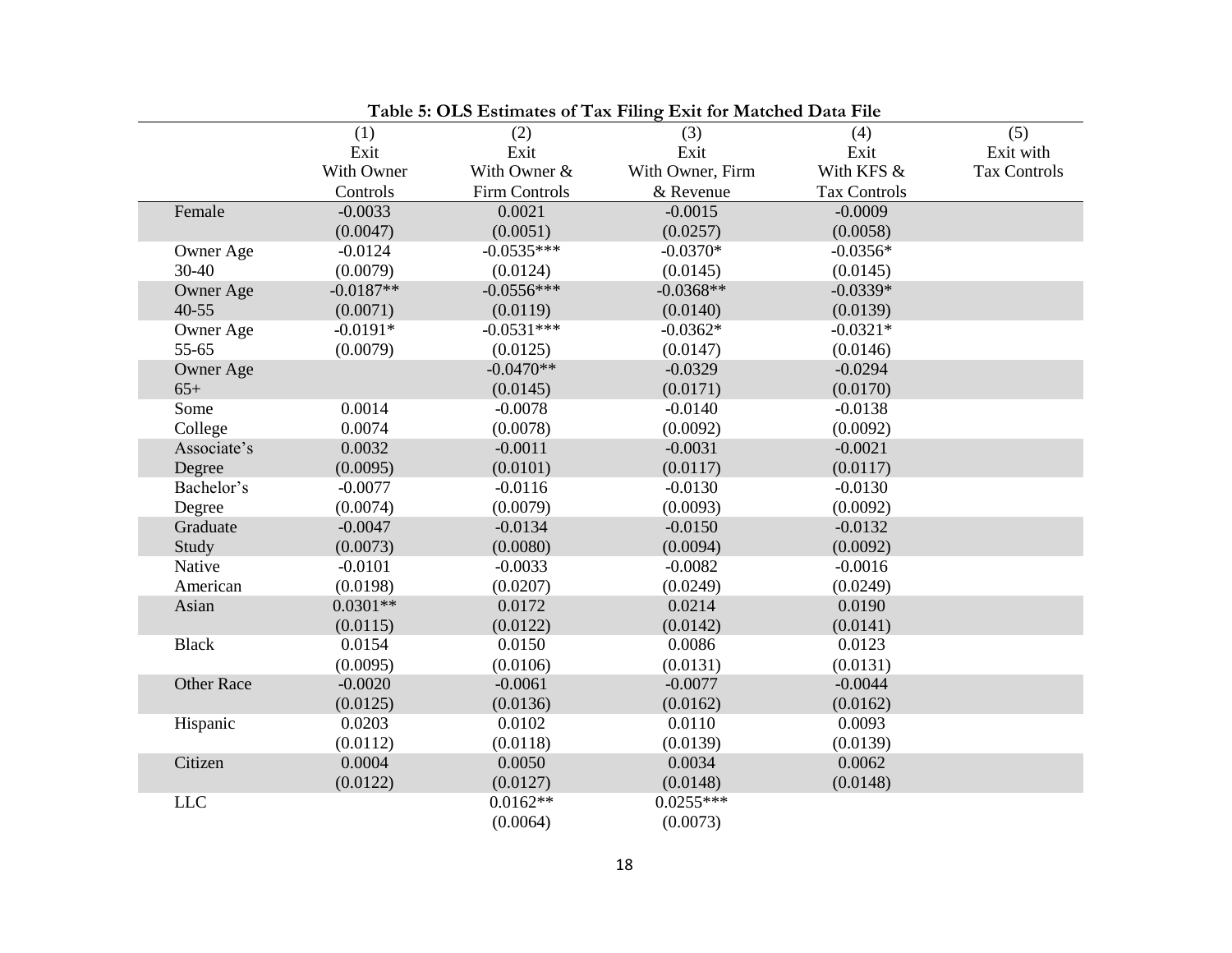| Subchapter          | $0.0554***$ | $0.0705***$ |              |              |
|---------------------|-------------|-------------|--------------|--------------|
| S-Corp              | (0.0067)    | (0.0077)    |              |              |
| C-Corp              | $0.0626***$ | $0.0684***$ |              |              |
|                     | (0.0099)    | (0.0116)    |              |              |
| Partnership/        | $0.0507***$ | $0.0615***$ |              |              |
| Other               | (0.0127)    | (0.0149)    |              |              |
| Patent or           | $-0.0026$   | $-0.0033$   | $-0.0019$    |              |
| Trademark           | (0.0061)    | (0.0069)    | (0.0069)     |              |
| $1-4$               | $0.0108*$   | $0.0136*$   | 0.0102       |              |
| Employees           | (0.0050)    | (0.0057)    | (0.0057)     |              |
| $5+$                | $0.0220***$ | $0.0278***$ | $0.0203**$   |              |
| Employees           | (0.0066)    | (0.0075)    | (0.0076)     |              |
| 1-40%               | 0.0041      | 0.0088      | 0.0100       |              |
| Sales to Ind        | (0.0062)    | (0.0069)    | (0.0069)     |              |
| 41-90%              | 0.0053      | 0.0071      | 0.0093       |              |
| Sales to Ind        | (0.0066)    | (0.0076)    | (0.0076)     |              |
| $>90\%$ Sales       | 0.0005      | 0.0027      | 0.0047       |              |
| Individuals         | (0.0058)    | (0.0068)    | (0.0067)     |              |
| 2-4 Owners          | $0.0243***$ | $0.0235***$ | 0.0098       |              |
|                     | (0.0054)    | (0.0062)    | (0.0064)     |              |
| 5+ Owners           | 0.0115      | 0.0048      | $-0.0120$    |              |
|                     | (0.0168)    | (0.0188)    | (0.0189)     |              |
| <b>High Credit</b>  | 0.0006      | $-0.0018$   | $-0.0016$    |              |
| Score               | (0.0117)    | (0.0127)    | (0.0126)     |              |
| Mid Credit          | 0.0083      | 0.0066      | 0.0079       |              |
| Score               | (0.0114)    | (0.0124)    | (0.0123)     |              |
| Low Credit          | $0.0295*$   | $0.0336*$   | $0.0380**$   |              |
| Score               | (0.0126)    | (0.0139)    | (0.0139)     |              |
| Lowest              | $0.0395**$  | $0.0493**$  | $0.0529***$  |              |
| <b>Credit Score</b> | (0.0139)    | (0.0153)    | (0.0152)     |              |
| Revenue             |             | 0.0215      | 0.0221       |              |
| (\$10,000)          |             | (0.0226)    | (0.0226)     |              |
| Net Profit          |             | 0.0719      | 0.0810       |              |
| (\$10,000)          |             | (0.0853)    | (0.0851)     |              |
| Form 1040           |             |             | $-0.0761***$ | $-0.0766***$ |
|                     |             |             | (0.0067)     | (0.0066)     |
| Form 1065           |             |             | $-0.0015$    | $0.0044***$  |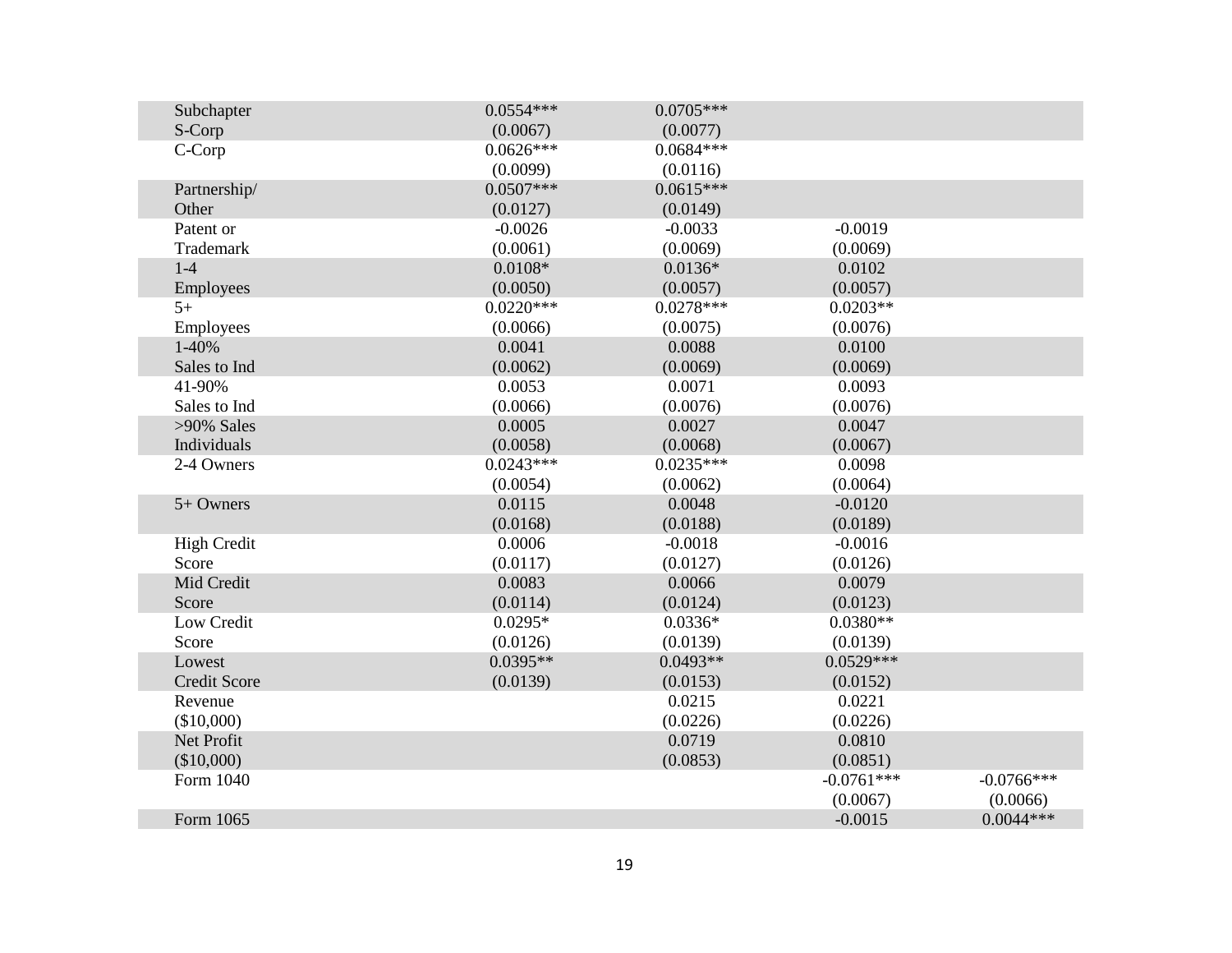|              |        |        |       | (0.0082) | (0.0067) |
|--------------|--------|--------|-------|----------|----------|
| Form 1120    |        |        |       | 0.0098   | 0.0135   |
|              |        |        |       | (0.0106) | (0.0086) |
| Salary       |        |        |       |          | 0.0000   |
|              |        |        |       |          | (0.0000) |
| Net Receipts |        |        |       |          | 0.0000   |
|              |        |        |       |          | (0.0000) |
|              | 14,694 | 12,661 | 9,649 | 9,649    | 20,653   |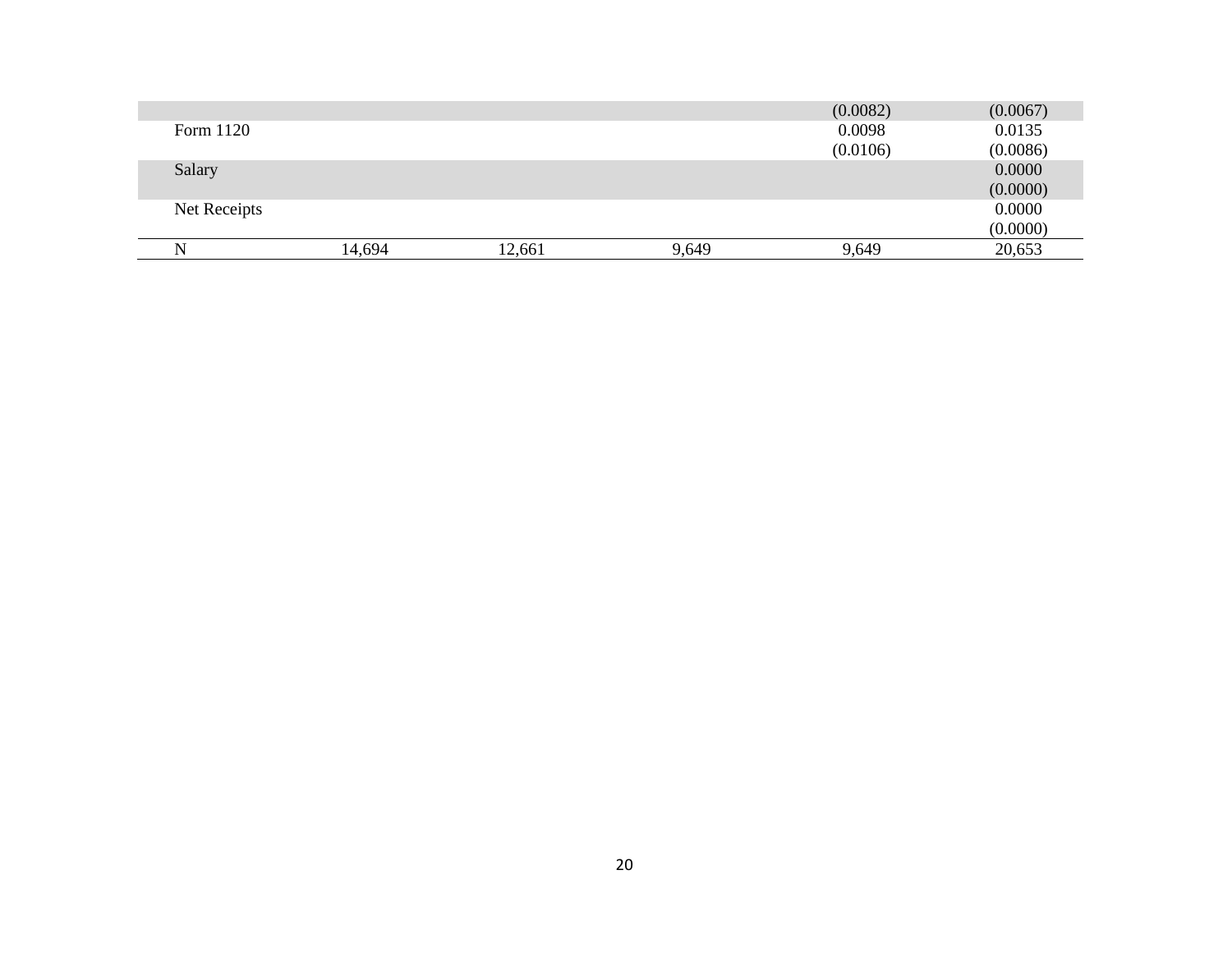# **Panel Fixed Effects**

Next, we estimate linear probability panel models with firm fixed effects. The main advantage of these models is that the firm fixed effect will capture time-invariant firm characteristics that are unmeasurable or not included in the data. As indicated in Table 6, the signs and significance of results are remarkably consistent across KFS close and exit measures after including the firm fixed effects. Magnitudes of effects are generally greater for firm closure, which has a lower overall mean of about 9 percent (versus exit, which has an overall mean of about 27 percent).

Holding time in-variant characteristics constant, these results show the effects of changes in characteristics rather than levels. Firms with owners who move into older age categories and higher education categories are more likely to close or exit. Compared to those who switch to the highest credit category, firms with middle credit scores are less likely to exit and there is suggestive evidence that firms who move to the lowest credit category are more likely to exit the data. The panel data analysis might suggest an opportunity cost story to the extent that older owners have more experience and owners with graduate degrees have good employment options outside of business ownership. Conversely, firms that have low credit scores might have limited options for divesting firm assets and remain in business to improve their financial situation or, because credit scores are more closely linked to firm exit, owners whose businesses are under financial stress might be reluctant to answer survey questions about the business.

Contrary to the OLS results presented in Table 4, female owners are not significantly more likely to close or exit. This is, however, not entirely unexpected as the fixed effects model produces estimates for factors that change over time. As such, these results reflect only firms that switched between female and male ownership or where the primary owner changed to a different race category.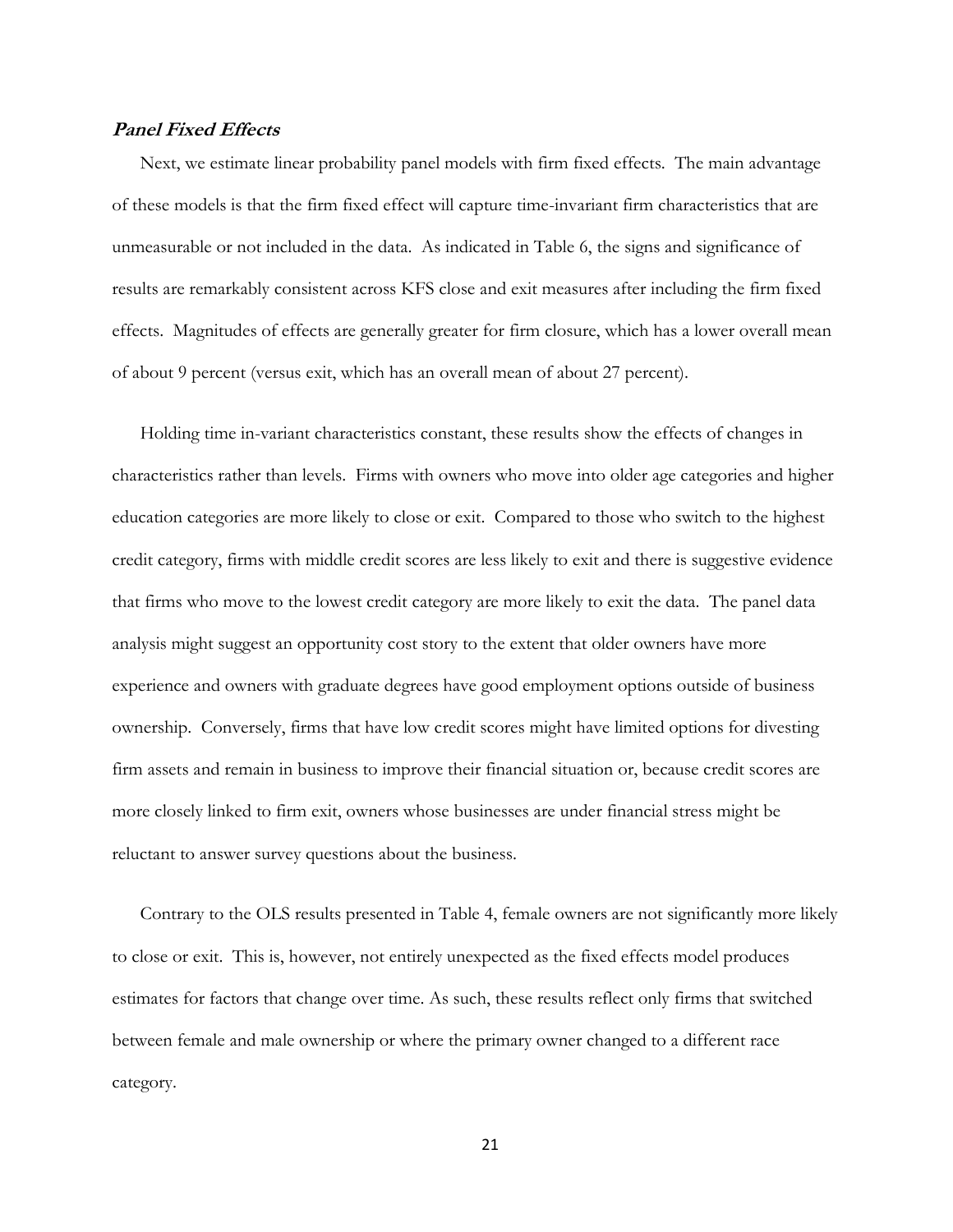Results for tax return panel fixed effects models of exit are presented in Table 7. These results suggest that the choice of dataset is critical in obtaining useful information for a given research question. In contrast to the KFS closure and exit measures discussed above, firms with older owners are less likely to stop filing income tax returns and firms with lower credit scores are more likely to exit the tax return data.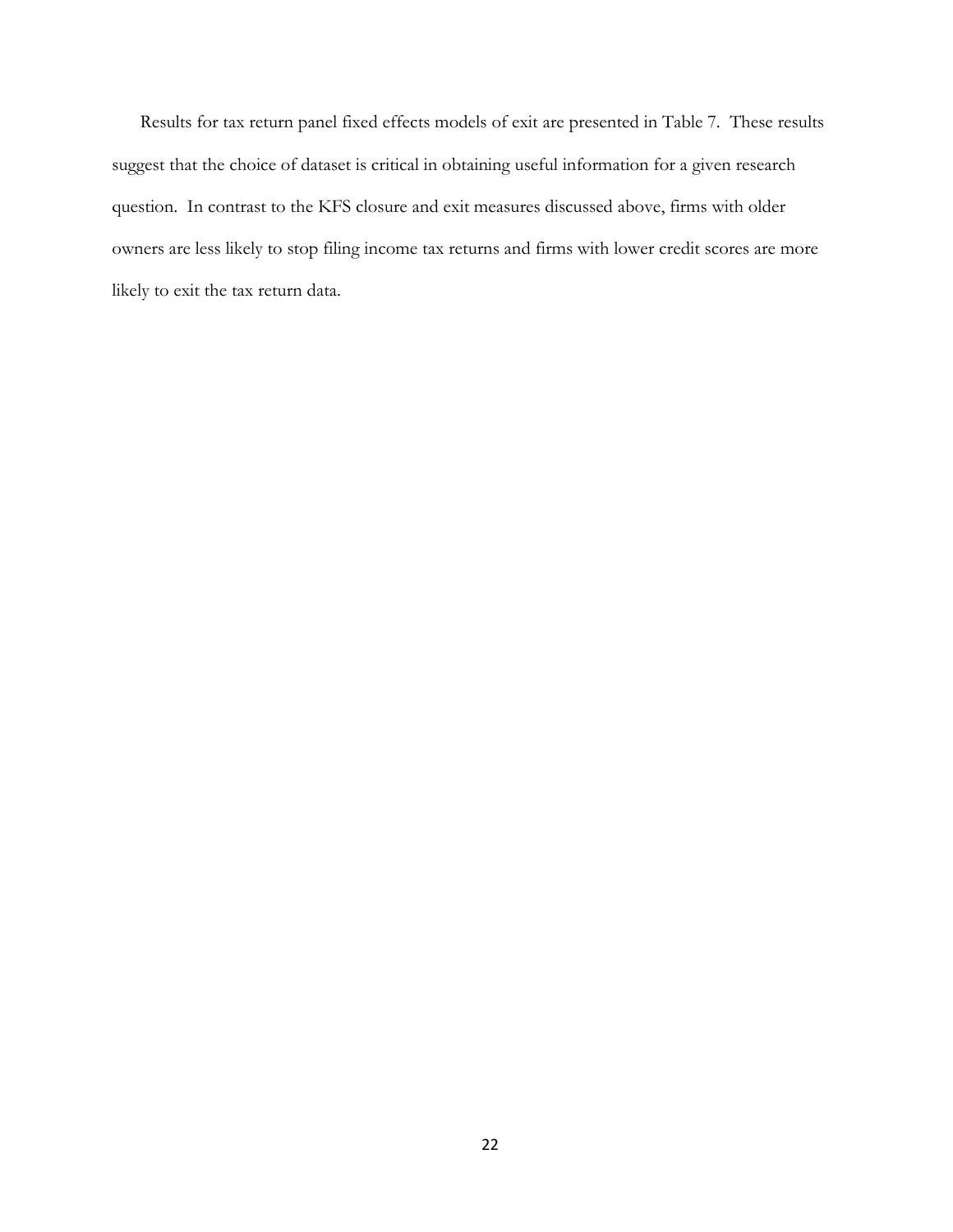| Table 6: Fixed Effects Panel Models of KFS Closed and Exit for Matched Data File |                       |                       |                       |            |            |              |  |
|----------------------------------------------------------------------------------|-----------------------|-----------------------|-----------------------|------------|------------|--------------|--|
|                                                                                  | (1)                   | (2)                   | (3)                   | (4)        | (5)        | (6)          |  |
|                                                                                  | Closed in             | Closed in             | Closed in             | Exit in    | Exit in    | Exit in      |  |
|                                                                                  | Next Wave             | Next Wave             | Next Wave             | Next Wave  | Next Wave  | Next Wave    |  |
| Female                                                                           | 0.00392               | 0.00900               | 0.00903               | 0.0230     | 0.0113     | 0.0402       |  |
|                                                                                  | (0.0135)              | (0.0165)              | (0.01000)             | (0.0293)   | (0.0342)   | (0.0358)     |  |
| Owner Age                                                                        | 0.0448                | 0.0301                | 0.0245                | $0.134***$ | $0.113$ ** | $0.0900^*$   |  |
| 30-40                                                                            | (0.0220)              | (0.0240)              | (0.0250)              | (0.0330)   | (0.0369)   | (0.0393)     |  |
| Owner Age                                                                        | $0.0874***$           | 0.0642                | $0.0565$ <sup>*</sup> | $0.224***$ | $0.192***$ | $0.169***$   |  |
| $40 - 55$                                                                        | (0.0232)              | (0.0253)              | (0.0269)              | (0.0359)   | (0.0403)   | (0.0439)     |  |
| Owner Age                                                                        | $0.109$ **            | $0.0747**$            | 0.0642                | $0.274***$ | $0.219**$  | $0.185***$   |  |
| 55-65                                                                            | (0.0245)              | (0.0268)              | (0.0289)              | (0.0384)   | (0.0429)   | (0.0469)     |  |
| Owner Age                                                                        | $0.137***$            | $0.0971$ **           | $0.101***$            | $0.332***$ | $0.247***$ | $0.222***$   |  |
| $65+$                                                                            | (0.0287)              | (0.0313)              | (0.0343)              | (0.0447)   | (0.0496)   | (0.0557)     |  |
| Some                                                                             | 0.0210                | 0.0351                | 0.0303                | 0.0382     | $0.0695$ * | 0.0705       |  |
| College                                                                          | (0.0180)              | (0.0175)              | (0.0208)              | (0.0280)   | (0.0310)   | (0.0360)     |  |
| Associate's                                                                      | 0.0457                | $0.0572$ <sup>*</sup> | 0.0459                | 0.0339     | 0.0492     | 0.0479       |  |
| Degree                                                                           | (0.0237)              | (0.0247)              | (0.0250)              | (0.0390)   | (0.0430)   | (0.0485)     |  |
| Bachelor's                                                                       | $0.0590^*$            | $0.0784$ **           | $0.0964$ **           | 0.0720     | $0.127$ ** | $0.160^{**}$ |  |
| Degree                                                                           | (0.0244)              | (0.0267)              | (0.0328)              | (0.0389)   | (0.0428)   | (0.0512)     |  |
| Graduate                                                                         | $0.0533*$             | $0.0771$ **           | $0.0945***$           | 0.0527     | $0.128***$ | $0.138***$   |  |
| Study                                                                            | (0.0252)              | (0.0272)              | (0.0330)              | (0.0410)   | (0.0444)   | (0.0536)     |  |
| Asian                                                                            | $0.0593$ <sup>*</sup> | 0.0386                | 0.0617                | 0.0170     | 0.181      | 0.0215       |  |
|                                                                                  | (0.0277)              | (0.0372)              | (0.0410)              | (0.271)    | (0.147)    | (0.119)      |  |
| <b>Black</b>                                                                     | 0.0527                | 0.0655                | 0.0732                | $-0.0761$  | 0.156      | 0.294        |  |
|                                                                                  | (0.0378)              | (0.0547)              | (0.0647)              | (0.289)    | (0.212)    | (0.251)      |  |
| White                                                                            | 0.0481                | 0.0310                | 0.0490                | $-0.259$   | 0.0343     | 0.00266      |  |
|                                                                                  | (0.0282)              | (0.0402)              | (0.0375)              | (0.251)    | (0.109)    | (0.118)      |  |
| <b>Other Race</b>                                                                | $-0.0504$             | $-0.0664$             | $-0.0214$             | $-0.307$   | $-0.0429$  | 0.0266       |  |
|                                                                                  | (0.0809)              | (0.0999)              | (0.102)               | (0.278)    | (0.167)    | (0.173)      |  |
| Hispanic                                                                         | 0.0334                | 0.0614                | $-0.167$              | 0.0640     | 0.0484     | $-0.348$     |  |
|                                                                                  | (0.146)               | (0.182)               | (0.142)               | (0.177)    | (0.203)    | (0.203)      |  |
| Citizen                                                                          | 0.000688              | $-0.00632$            | $-0.0281$             | 0.100      | 0.0921     | 0.113        |  |
|                                                                                  | (0.00882)             | (0.0140)              | (0.0193)              | (0.0625)   | (0.0874)   | (0.0964)     |  |
| LLC                                                                              |                       | 0.0235                | 0.0135                |            | 0.0528     | $0.0634$ *   |  |
|                                                                                  |                       | (0.0211)              | (0.0203)              |            | (0.0350)   | (0.0316)     |  |
| Subchapter                                                                       |                       | 0.0175                | 0.00804               |            | 0.0438     | 0.0122       |  |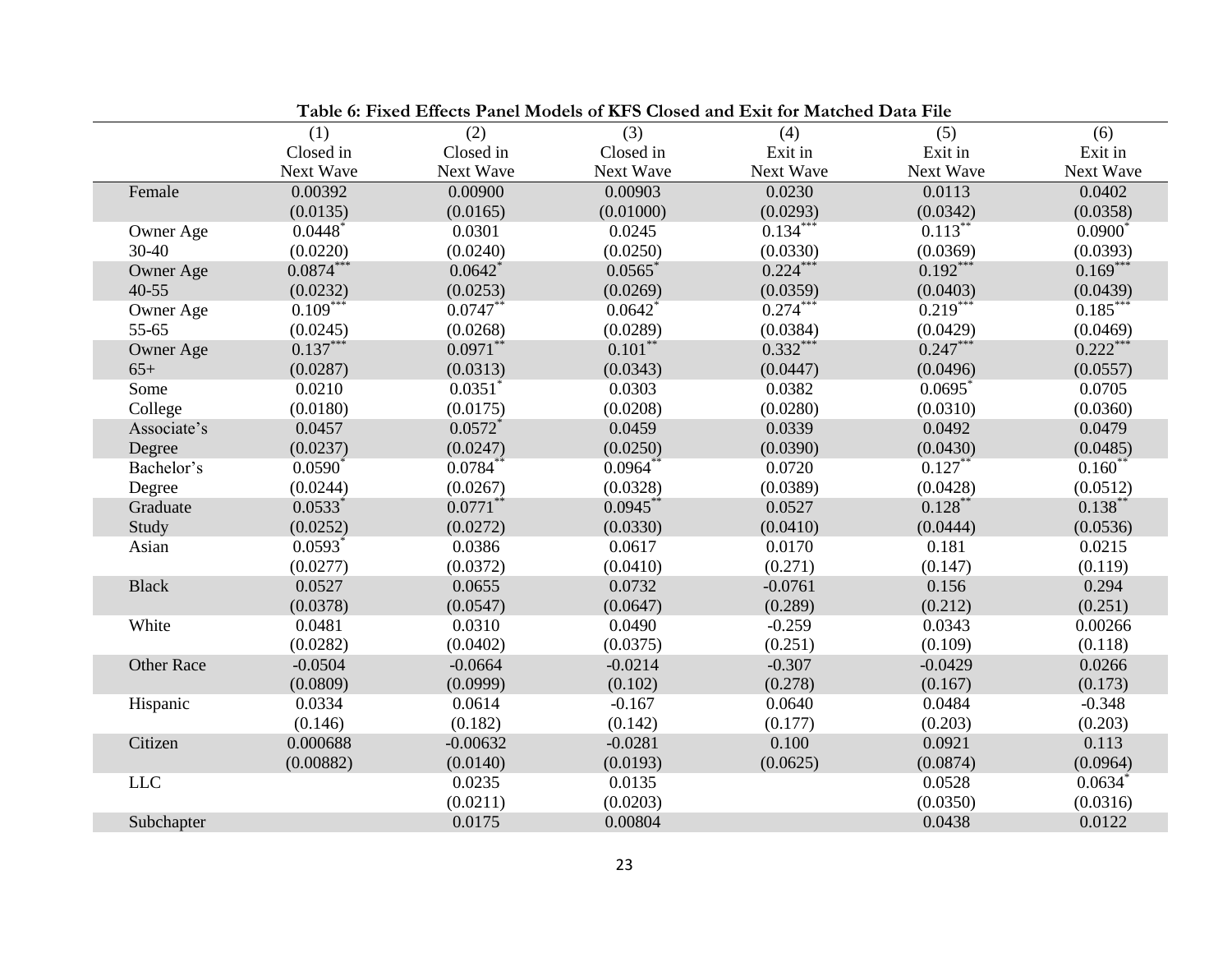| S-Corp              |                       | (0.0214)               | (0.0286)               |         | (0.0351)              | (0.0420)              |
|---------------------|-----------------------|------------------------|------------------------|---------|-----------------------|-----------------------|
| C-Corp              |                       | $-0.0344$              | $-0.0556$              |         | 0.00434               | $-0.0601$             |
|                     |                       | (0.0252)               | (0.0326)               |         | (0.0495)              | (0.0515)              |
| Partnership/        |                       | $-0.0204$              | $-0.0234$              |         | $-0.0286$             | $-0.0396$             |
| Other               |                       | (0.0342)               | (0.0278)               |         | (0.0516)              | (0.0423)              |
| Patent or           |                       | $-0.00616$             | $-0.000644$            |         | 0.00611               | 0.0104                |
| Trademark           |                       | (0.00971)              | (0.0110)               |         | (0.0145)              | (0.0168)              |
| $1-4$               |                       | $-0.00447$             | $-0.0139$ <sup>*</sup> |         | $-0.000901$           | $-0.0171$             |
| Employees           |                       | (0.00595)              | (0.00665)              |         | (0.00907)             | (0.0101)              |
| $5+$                |                       | $-0.0136$              | $-0.0265$ <sup>*</sup> |         | 0.0132                | $-0.0289$             |
| Employees           |                       | (0.0105)               | (0.0115)               |         | (0.0169)              | (0.0186)              |
| 1-40%               |                       | $-0.0111$              | $-0.0138$              |         | 0.0130                | 0.00399               |
| Sales to Ind        |                       | (0.00800)              | (0.00930)              |         | (0.0136)              | (0.0155)              |
| 41-90%              |                       | $-0.0165$              | $-0.0192$              |         | 0.00634               | $-0.0107$             |
| Sales to Ind        |                       | (0.0120)               | (0.0138)               |         | (0.0177)              | (0.0212)              |
| >90% Sales          |                       | 0.00836                | $-0.0104$              |         | 0.0340                | 0.00978               |
| Individuals         |                       | (0.0122)               | (0.0146)               |         | (0.0179)              | (0.0225)              |
| 2-4 Owners          |                       | $-0.00324$             | $-0.00256$             |         | $-0.0164$             | $-0.00458$            |
|                     |                       | (0.00965)              | (0.0103)               |         | (0.0164)              | (0.0189)              |
| 5+ Owners           |                       | 0.00163                | 0.0298                 |         | $-0.0401$             | $-0.0179$             |
|                     |                       | (0.0238)               | (0.0227)               |         | (0.0388)              | (0.0408)              |
| <b>High Credit</b>  |                       | $-0.00488$             | $-0.00264$             |         | $-0.0121$             | $-0.0125$             |
| Score               |                       | (0.00986)              | (0.0112)               |         | (0.0163)              | (0.0182)              |
| Mid Credit          |                       | $-0.0253$ <sup>*</sup> | $-0.0166$              |         | $-0.0484$ *           | $-0.0374$ *           |
| Score               |                       | (0.0102)               | (0.0118)               |         | (0.0167)              | (0.0188)              |
| Low Credit          |                       | $-0.0550^*$            | $-0.0408$ <sup>*</sup> |         | $-0.107***$           | $-0.0882$ *           |
| Score               |                       | (0.0125)               | (0.0144)               |         | (0.0195)              | (0.0224)              |
| Lowest              |                       | 0.0227                 | 0.0225                 |         | 0.0427                | $0.0632$ *            |
| <b>Credit Score</b> |                       | (0.0166)               | (0.0179)               |         | (0.0253)              | (0.0275)              |
| Revenue             |                       |                        | $-0.00116$             |         |                       | $-0.00431$            |
| (\$10,000)          |                       |                        | (0.00531)              |         |                       | (0.0444)              |
| Net Profit          |                       |                        | $-0.00501$             |         |                       | 0.0406                |
| (\$10,000)          |                       |                        | (0.0138)               |         |                       | (0.127)               |
| Constant            | $-0.115$ <sup>*</sup> | $-0.0668$              | $-0.0527$              | 0.0261  | $-0.249$ <sup>*</sup> | $-0.219$ <sup>*</sup> |
|                     | (0.0501)              | (0.0604)               | (0.0612)               | (0.252) | (0.0996)              | (0.106)               |
| $\cal N$            | 12566                 | 10882                  | 8347                   | 14016   | 12119                 | 9187                  |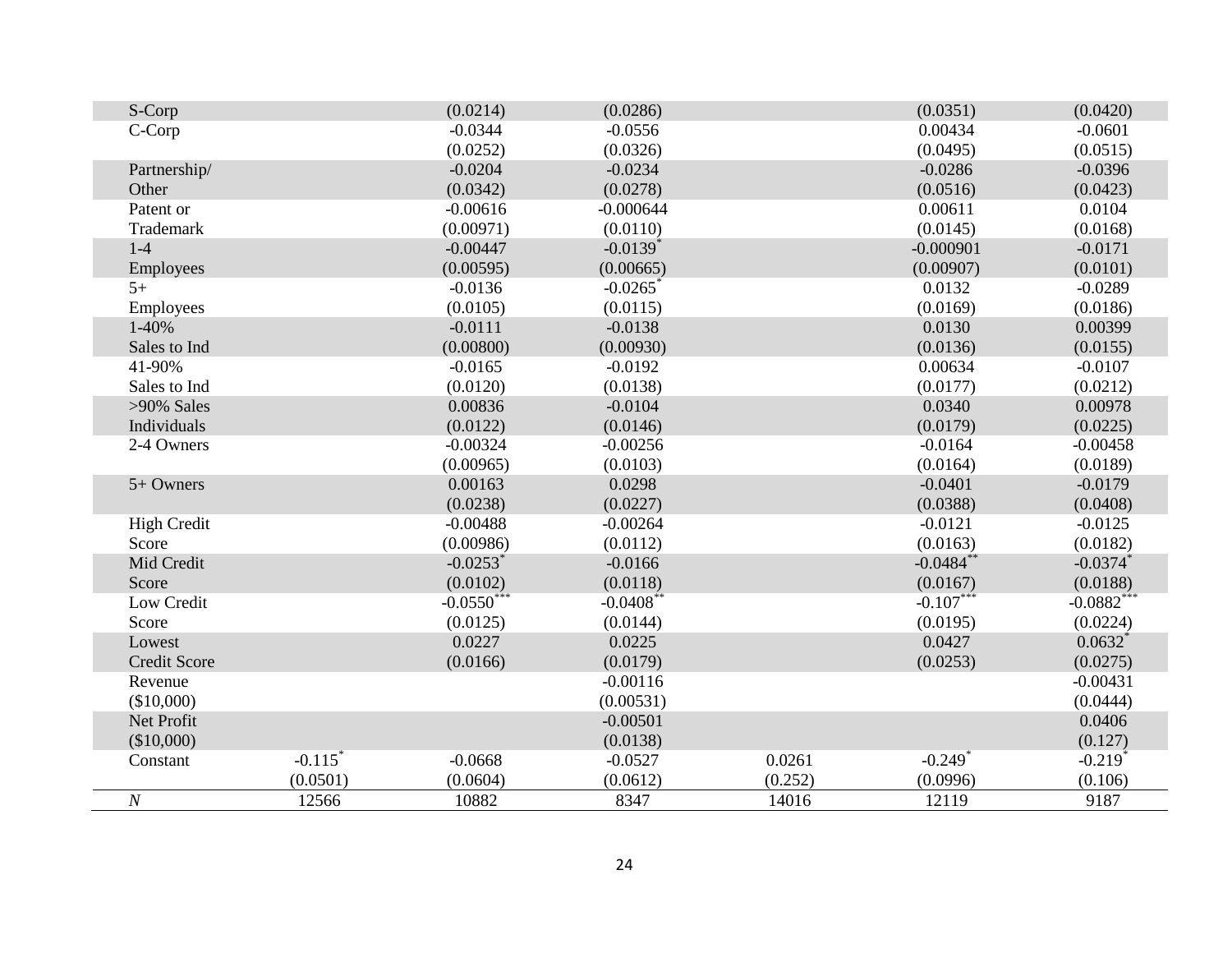| Table 7: Fixed Effects Panel Models of Tax Filing Exit for Matched Data File |            |               |                  |                     |          |  |  |
|------------------------------------------------------------------------------|------------|---------------|------------------|---------------------|----------|--|--|
|                                                                              | (1)        | (2)           | (3)              | (4)                 | (5)      |  |  |
|                                                                              | Exit       | Exit          | Exit             | Exit                | Exit     |  |  |
|                                                                              | With Owner | With Owner &  | With Owner, Firm | With KFS &          | With Tax |  |  |
|                                                                              | Controls   | Firm Controls | & Revenue        | <b>Tax Controls</b> | Controls |  |  |
| Female                                                                       | $-0.0440*$ | $-0.0456$     | $-0.0201$        | $-0.0188$           |          |  |  |
|                                                                              | (0.0216)   | (0.0240)      | (0.0286)         | (0.0286)            |          |  |  |
| Owner Age                                                                    | $-0.0434*$ | $-0.0547*$    | $-0.0330$        | $-0.0326$           |          |  |  |
| 30-40                                                                        | (0.0197)   | (0.0221)      | (0.0262)         | (0.0262)            |          |  |  |
| Owner Age                                                                    | $-0.0527*$ | $-0.0703**$   | $-0.0474$        | $-0.0481$           |          |  |  |
| $40 - 55$                                                                    | (0.0215)   | (0.0242)      | (0.0296)         | (0.0296)            |          |  |  |
| Owner Age                                                                    | $-0.0454$  | $-0.0629*$    | $-0.0535$        | $-0.0533$           |          |  |  |
| 55-65                                                                        | (0.0240)   | (0.0268)      | (0.0331)         | (0.0331)            |          |  |  |
| Owner Age                                                                    | $-0.0545$  | $-0.0621$     | $-0.0685$        | $-0.0658$           |          |  |  |
| $65+$                                                                        | (0.0290)   | (0.0318)      | (0.0399)         | (0.0399)            |          |  |  |
| Some                                                                         | $-0.0123$  | $-0.0046$     | 0.0261           | 0.0291              |          |  |  |
| College                                                                      | (0.0181)   | (0.0203)      | (0.0250)         | (0.0249)            |          |  |  |
| Associate's                                                                  | $-0.0042$  | $-0.0041$     | 0.0248           | 0.0286              |          |  |  |
| Degree                                                                       | (0.0263)   | (0.0288)      | (0.0354)         | (0.0353)            |          |  |  |
| Bachelor's                                                                   | $-0.0175$  | $-0.0079$     | 0.0116           | 0.0144              |          |  |  |
| Degree                                                                       | (0.0254)   | (0.0284)      | (0.0347)         | (0.0347)            |          |  |  |
| Graduate                                                                     | $-0.0201$  | $-0.0184$     | 0.0018           | 0.0056              |          |  |  |
| Study                                                                        | (0.0277)   | (0.0309)      | (0.0380)         | (0.0379)            |          |  |  |
| Native                                                                       | 0.0743     | $-0.2639$     | $-0.2205$        | $-0.2396$           |          |  |  |
| American                                                                     | (0.1499)   | (0.2670)      | (0.0275)         | (0.2750)            |          |  |  |
| Asian                                                                        | 0.0360     | 0.0903        | 0.0570           | 0.0600              |          |  |  |
|                                                                              | (0.0812)   | (0.0926)      | (0.1284)         | (0.1284)            |          |  |  |
| <b>Black</b>                                                                 | 0.0507     | 0.1427        | 0.2564           | 0.2548              |          |  |  |
|                                                                              | (0.0921)   | (0.1138)      | (0.1548)         | (0.1548)            |          |  |  |
| <b>Other Race</b>                                                            | $-0.0660$  | $-0.0914$     | $-0.1251$        | $-0.1044$           |          |  |  |
|                                                                              | (0.0727)   | (0.0847)      | (0.0977)         | (0.0979)            |          |  |  |
| Hispanic                                                                     | 0.0553     | 0.0929        | 0.1505           | 0.1358              |          |  |  |
|                                                                              | (0.0825)   | (0.0916)      | (0.1140)         | (0.1139)            |          |  |  |
| Citizen                                                                      | 0.1021     | 0.0867        | $0.1894*$        | $0.1891*$           |          |  |  |
|                                                                              | (0.0576)   | (0.0696)      | (0.0838)         | (0.0838)            |          |  |  |
| $LLC$                                                                        |            | $-0.0878***$  | $-0.0882**$      |                     |          |  |  |
|                                                                              |            | (0.0274)      | (0.0298)         |                     |          |  |  |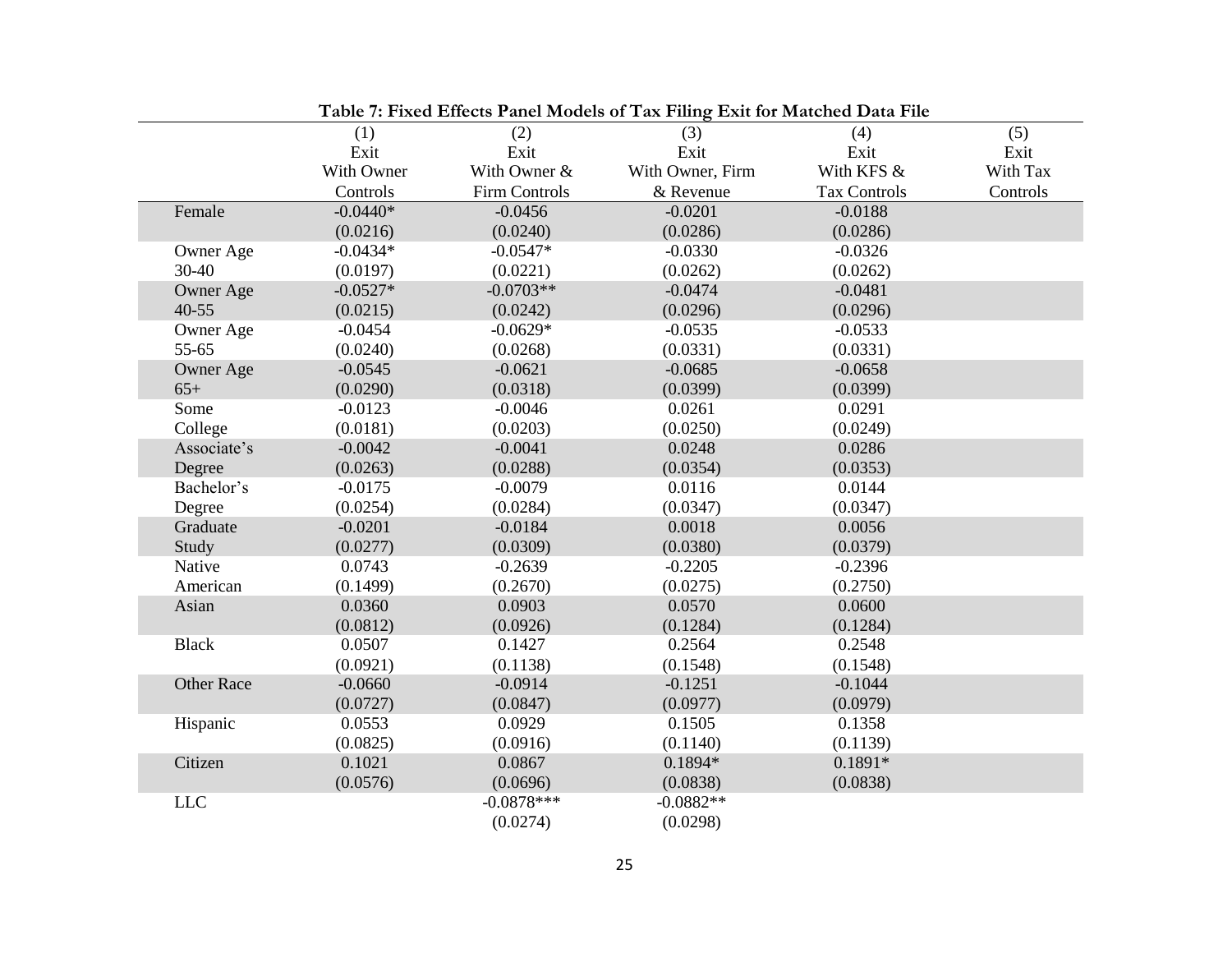| Subchapter          | 0.0289      | $-0.0011$   |              |            |
|---------------------|-------------|-------------|--------------|------------|
| S-Corp              | (0.0273)    | (0.0342)    |              |            |
| C-Corp              | $-0.0105$   | $-0.0676$   |              |            |
|                     | (0.0378)    | (0.0464)    |              |            |
| Partnership/        | $-0.0829$   | $-0.0328$   |              |            |
| Other               | (0.0427)    | (0.0489)    |              |            |
| Patent or           | $-0.0057$   | 0.0036      | 0.0041       |            |
| Trademark           | (0.0099)    | (0.0118)    | (0.0117)     |            |
| $1-4$               | 0.0072      | 0.0101      | 0.0105       |            |
| Employees           | (0.0066)    | (0.0080)    | (0.0080)     |            |
| $5+$                | $0.0256*$   | $0.0292*$   | $0.0289*$    |            |
| Employees           | (0.0121)    | (0.0143)    | (0.0143)     |            |
| 1-40%               | $-0.0018$   | $-0.0032$   | $-0.0048$    |            |
| Sales to Ind        | (0.0096)    | (0.0115)    | (0.0115)     |            |
| 41-90%              | 0.0109      | 0.0031      | 0.0039       |            |
| Sales to Ind        | (0.0117)    | (0.0151)    | (0.0151)     |            |
| $>90\%$ Sales       | 0.0033      | $-0.0020$   | $-0.0013$    |            |
| Individuals         | (0.0115)    | (0.0159)    | (0.0159)     |            |
| 2-4 Owners          | $-0.0041$   | 0.0005      | $-0.0071$    |            |
|                     | (0.0113)    | (0.0137)    | (0.0135)     |            |
| 5+ Owners           | $-0.0140$   | 0.0056      | 0.0022       |            |
|                     | (0.0264)    | (0.0321)    | (0.0321)     |            |
| <b>High Credit</b>  | 0.0225      | 0.0259      | 0.0256       |            |
| Score               | (0.0132)    | (0.0148)    | (0.0148)     |            |
| Mid Credit          | $0.0359**$  | $0.0383*$   | $0.0392*$    |            |
| Score               | (0.0138)    | (0.0154)    | (0.0155)     |            |
| Low Credit          | $0.0669***$ | $0.0828***$ | $0.0834***$  |            |
| Score               | (0.0158)    | (0.0182)    | (0.0182)     |            |
| Lowest              | $0.0636***$ | $0.0806***$ | 0.0809 ***   |            |
| <b>Credit Score</b> | (0.0175)    | (0.0203)    | (0.0203)     |            |
| Revenue             |             | 0.03653     | 0.0363       |            |
| (\$10,000)          |             | (0.0239)    | (0.0239)     |            |
| Net Profit          |             | 0.0932      | 0.0929       |            |
| (\$10,000)          |             | (0.0891)    | (0.0891)     |            |
| Form 1040           |             |             | $-0.0868***$ | $-0.0053$  |
|                     |             |             | (0.0257)     | (0.0173)   |
| Form 1065           |             |             | $-0.0431$    | $-0.0561*$ |
|                     |             |             |              |            |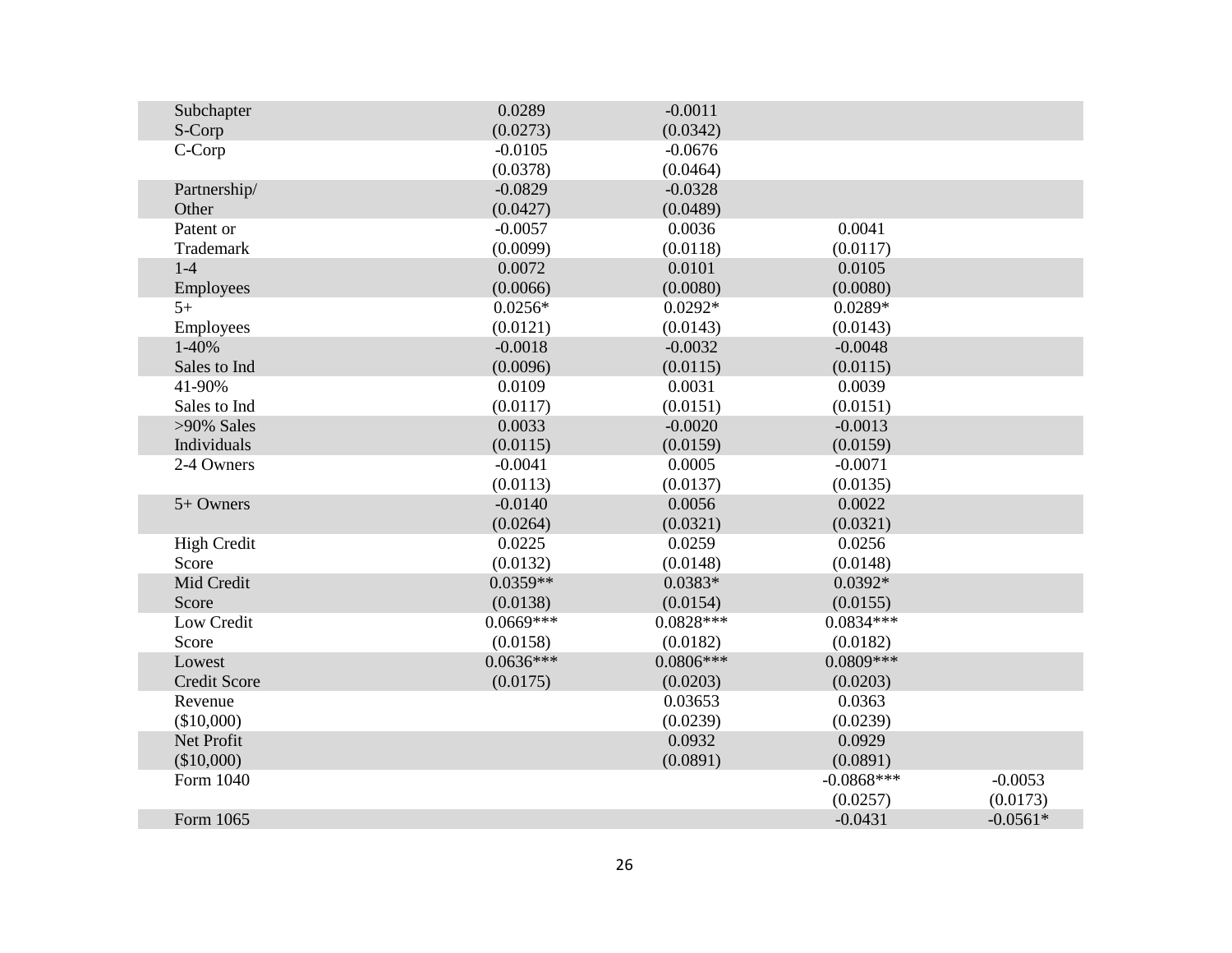|              |                                                                                                                 |        |       | (0.0328)  | (0.0237)  |
|--------------|-----------------------------------------------------------------------------------------------------------------|--------|-------|-----------|-----------|
| Form 1120    |                                                                                                                 |        |       | $-0.0507$ | $-0.0366$ |
|              |                                                                                                                 |        |       | (0.0278)  | (0.0196)  |
| Salary       |                                                                                                                 |        |       |           | 0.0000    |
|              |                                                                                                                 |        |       |           | (0.0000)  |
| Net Receipts |                                                                                                                 |        |       |           | 0.0000    |
|              |                                                                                                                 |        |       |           | (0.0000)  |
|              | 14,694                                                                                                          | 12,661 | 9,649 | 9.649     | 20,653    |
|              | the contract of the contract of the contract of the contract of the contract of the contract of the contract of |        |       |           |           |

Models include year fixed effects.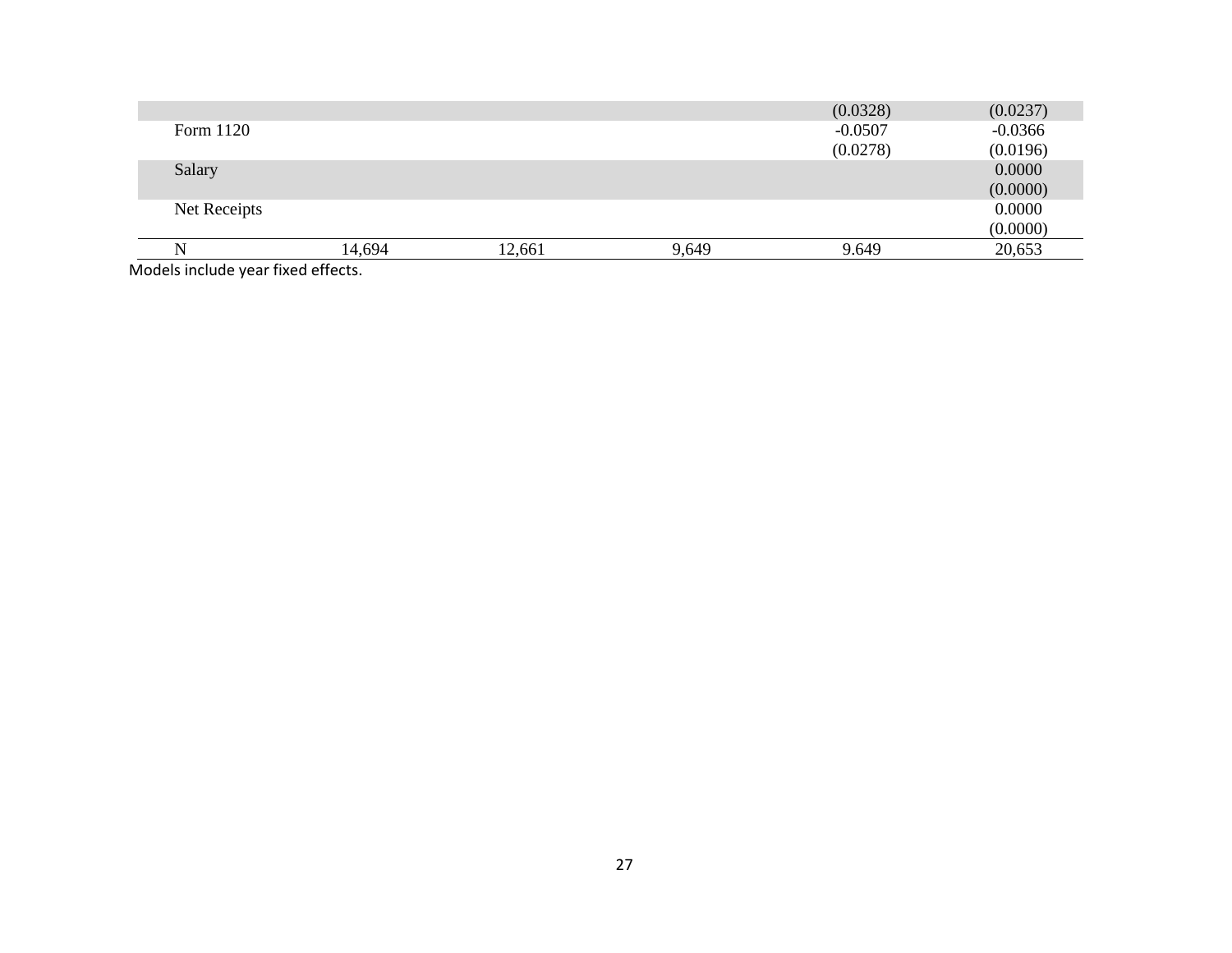# **Survival Models**

Survival models are used to estimate the duration that each firm is in operation based on Wave 0 (2004) characteristics. For each model we fail to reject the null that hazard functions are proportional over time, so we estimate Cox proportional hazards models. These models address the full spell of firm operation and provide evidence on how early characteristics are associated with the length of business operations.<sup>11</sup>

Survival models of duration based on KFS measures of closure and exit are presented in Table 8. Results are fairly stable across specifications, but precision and the ability to reject the null of zero effect diminish as variables are added and sample size decreases. As with the OLS results, owner characteristics are more likely to be significant in estimations of firm exit. Compared to firms that start with young owners (under 30), firms that start with owners aged 40-64 have longer stints in the data before exit (i.e., lower hazards of exit). Firms that begin with owners who have graduate degrees are also associated with longer business duration. Echoing our OLS results, firms that begin with a high percent of direct-to-individual sales (greater than 90 percent) are associated with shorter overall firm duration. Firms with higher net profits in the baseline year were associated with longer duration.

Results for the tax filing measure of exit are presented in Table 9. These models provide little evidence that baseline owner demographics are related to firm duration. Using KFS control variables, the results suggest shorter survival duration for sole proprietorships; these results are consistent with tax data controls where we find that Schedule C (Form 1040) filers have the greatest exit hazards and therefore the shortest survival durations. Presence of a patent or trademark, more employees, and more owners are also associated with longer business duration.

 $\overline{\phantom{a}}$ 

 $11$  Additional results are available upon request from the authors.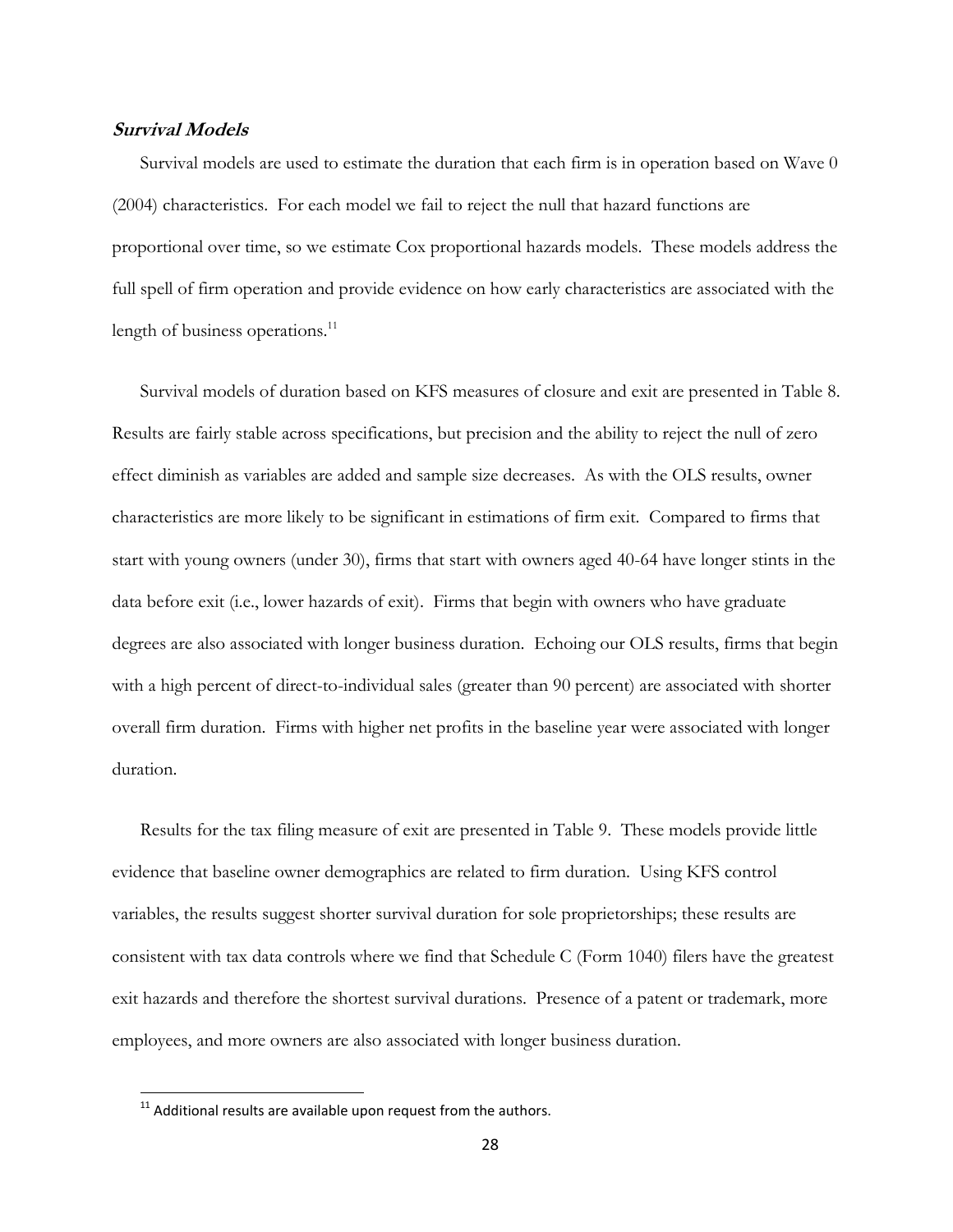|                   | (1)                  | (2)        | (3)                   | (4)         | (5)                   | (6)                   |
|-------------------|----------------------|------------|-----------------------|-------------|-----------------------|-----------------------|
|                   | Closed in            | Closed in  | Closed in             | Exit in     | Exit in               | Exit in               |
|                   | Next Wave            | Next Wave  | Next Wave             | Next Wave   | Next Wave             | Next Wave             |
| Female            | $0.149$ <sup>*</sup> | 0.117      | 0.162                 | $0.132*$    | 0.103                 | 0.0548                |
|                   | (0.0638)             | (0.0758)   | (0.0999)              | (0.0516)    | (0.0618)              | (0.0826)              |
| Owner Age         | $-0.223$             | $-0.179$   | $-0.0781$             | $-0.178$    | $-0.203$              | $-0.0871$             |
| 30-40             | (0.124)              | (0.142)    | (0.171)               | (0.0997)    | (0.115)               | (0.138)               |
| <b>Owner Age</b>  | $-0.305$             | $-0.300*$  | $-0.287$              | $-0.289$ ** | $-0.315***$           | $-0.320*$             |
| $40 - 55$         | (0.119)              | (0.137)    | (0.165)               | (0.0962)    | (0.111)               | (0.134)               |
| Owner Age         | $-0.362**$           | $-0.291$   | $-0.185$              | $-0.469***$ | $-0.467***$           | $-0.387$ *            |
| 55-65             | (0.134)              | (0.154)    | (0.191)               | (0.109)     | (0.126)               | (0.157)               |
| Owner Age         | 0.212                | 0.245      | 0.341                 | 0.0124      | $-0.00465$            | 0.135                 |
| $65+$             | (0.164)              | (0.189)    | (0.249)               | (0.142)     | (0.164)               | (0.212)               |
| Some              | $-0.0275$            | $-0.00654$ | $-0.118$              | $-0.0860$   | $-0.0620$             | $-0.0928$             |
| College           | (0.0942)             | (0.109)    | (0.144)               | (0.0748)    | (0.0874)              | (0.114)               |
| Associate's       | $-0.193$             | $-0.251$   | $-0.110$              | $-0.270$ ** | $-0.300^*$            | $-0.290$              |
| Degree            | (0.127)              | (0.145)    | (0.183)               | (0.102)     | (0.117)               | (0.153)               |
| Bachelor's        | $-0.120$             | $-0.103$   | $-0.102$              | $-0.217$ *  | $-0.214$ <sup>*</sup> | $-0.234$ <sup>*</sup> |
| Degree            | (0.0960)             | (0.112)    | (0.144)               | (0.0764)    | (0.0901)              | (0.116)               |
| Graduate          | $-0.236^*$           | $-0.202$   | $-0.359$ <sup>*</sup> | $-0.270***$ | $-0.278$ **           | $-0.332$ **           |
| Study             | (0.0968)             | (0.116)    | (0.156)               | (0.0764)    | (0.0924)              | (0.122)               |
| Asian             | $-0.524$             | $-0.388$   | $-0.606$              | $-0.0685$   | 0.0723                | $-0.0497$             |
|                   | (0.307)              | (0.402)    | (0.602)               | (0.258)     | (0.331)               | (0.499)               |
| <b>Black</b>      | $-0.158$             | $-0.0670$  | 0.0892                | 0.0783      | 0.199                 | 0.196                 |
|                   | (0.280)              | (0.377)    | (0.552)               | (0.246)     | (0.323)               | (0.490)               |
| White             | $-0.354$             | $-0.211$   | $-0.211$              | $-0.0903$   | 0.0400                | 0.0466                |
|                   | (0.255)              | (0.345)    | (0.510)               | (0.228)     | (0.299)               | (0.454)               |
| <b>Other Race</b> | $-0.0725$            | 0.139      | 0.0975                | 0.155       | 0.301                 | 0.313                 |
|                   | (0.284)              | (0.369)    | (0.547)               | (0.249)     | (0.316)               | (0.483)               |
| Hispanic          | 0.0399               | 0.0363     | $-0.0442$             | 0.125       | 0.206                 | 0.107                 |
|                   | (0.142)              | (0.169)    | (0.224)               | (0.111)     | (0.130)               | (0.172)               |
| Citizen           | 0.244                | 0.211      | 0.410                 | $-0.0951$   | $-0.0640$             | $-0.104$              |
|                   | (0.178)              | (0.202)    | (0.311)               | (0.122)     | (0.140)               | (0.188)               |
| <b>LLC</b>        |                      | $-0.0650$  | 0.0544                |             | 0.0529                | 0.136                 |
|                   |                      | (0.0968)   | (0.123)               |             | (0.0788)              | (0.100)               |

|  |  | Table 8: Survival Models of KFS Closed and Exit for Matched Data File |
|--|--|-----------------------------------------------------------------------|
|--|--|-----------------------------------------------------------------------|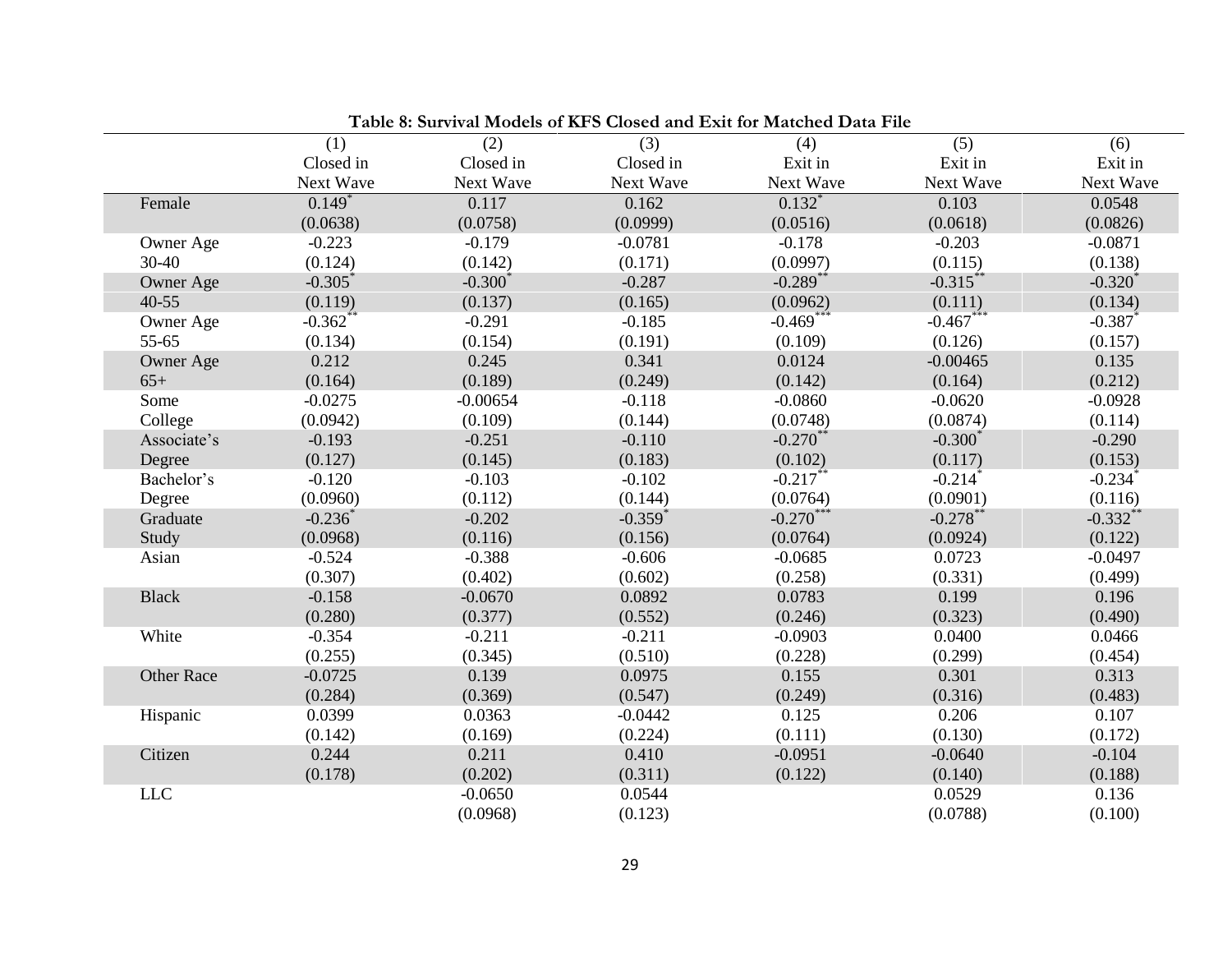| Subchapter          |      | 0.0372    | 0.0354       |      | 0.0803               | 0.0535                |
|---------------------|------|-----------|--------------|------|----------------------|-----------------------|
| S-Corp              |      | (0.102)   | (0.136)      |      | (0.0837)             | (0.111)               |
| C-Corp              |      | 0.0620    | 0.220        |      | 0.215                | $0.361$ <sup>*</sup>  |
|                     |      | (0.145)   | (0.187)      |      | (0.114)              | (0.146)               |
| Partnership/        |      | 0.122     | 0.155        |      | 0.133                | 0.173                 |
| Other               |      | (0.174)   | (0.223)      |      | (0.142)              | (0.180)               |
| Patent or           |      | 0.155     | 0.0165       |      | 0.0480               | $-0.0366$             |
| Trademark           |      | (0.0911)  | (0.123)      |      | (0.0750)             | (0.0998)              |
| $1-4$               |      | $-0.120$  | $-0.0876$    |      | $-0.0530$            | $-0.0707$             |
| Employees           |      | (0.0753)  | (0.0968)     |      | (0.0605)             | (0.0781)              |
| $5+$                |      | $-0.147$  | $-0.203$     |      | 0.0479               | 0.0285                |
| Employees           |      | (0.120)   | (0.167)      |      | (0.0907)             | (0.123)               |
| $1-40%$             |      | 0.0265    | $0.350^{**}$ |      | 0.0180               | 0.170                 |
| Sales to Ind        |      | (0.106)   | (0.132)      |      | (0.0839)             | (0.106)               |
| 41-90%              |      | $0.201*$  | $0.374***$   |      | 0.138                | $0.254$ *             |
| Sales to Ind        |      | (0.0991)  | (0.135)      |      | (0.0808)             | (0.107)               |
| >90% Sales          |      | 0.164     | $0.365$ **   |      | $0.142$ <sup>*</sup> | $0.292**$             |
| Individuals         |      | (0.0846)  | (0.116)      |      | (0.0681)             | (0.0912)              |
| 2-4 Owners          |      | $-0.0523$ | $-0.0811$    |      | $-0.00148$           | $-0.00409$            |
|                     |      | (0.0840)  | (0.111)      |      | (0.0664)             | (0.0869)              |
| $5+$ Owners         |      | $-0.0776$ | 0.112        |      | 0.0615               | 0.00861               |
|                     |      | (0.366)   | (0.468)      |      | (0.270)              | (0.368)               |
| <b>High Credit</b>  |      | 0.459     | $18.87***$   |      | 0.188                | 1.661                 |
| Score               |      | (0.596)   | (0.255)      |      | (0.395)              | (1.012)               |
| Mid Credit          |      | 0.399     | $18.82***$   |      | 0.104                | 1.647                 |
| Score               |      | (0.586)   | (0.205)      |      | (0.386)              | (1.006)               |
| Low Credit          |      | 0.490     | $18.96^{**}$ |      | 0.138                | 1.695                 |
| Score               |      | (0.587)   | (0.206)      |      | (0.388)              | (1.007)               |
| Lowest              |      | 0.750     | 19.16        |      | 0.411                | 1.903                 |
| <b>Credit Score</b> |      | (0.602)   | (.)          |      | (0.403)              | (1.018)               |
| Revenue             |      |           | 4.264        |      |                      | 5.269                 |
| (\$10,000)          |      |           | (4.833)      |      |                      | (3.574)               |
| Net Profit          |      |           | $-129.4$ **  |      |                      | $-74.83$ <sup>*</sup> |
| (\$10,000)          |      |           | (40.50)      |      |                      | (31.08)               |
| $\cal N$            | 2927 | 2188      | 1355         | 2927 | 2188                 | 1355                  |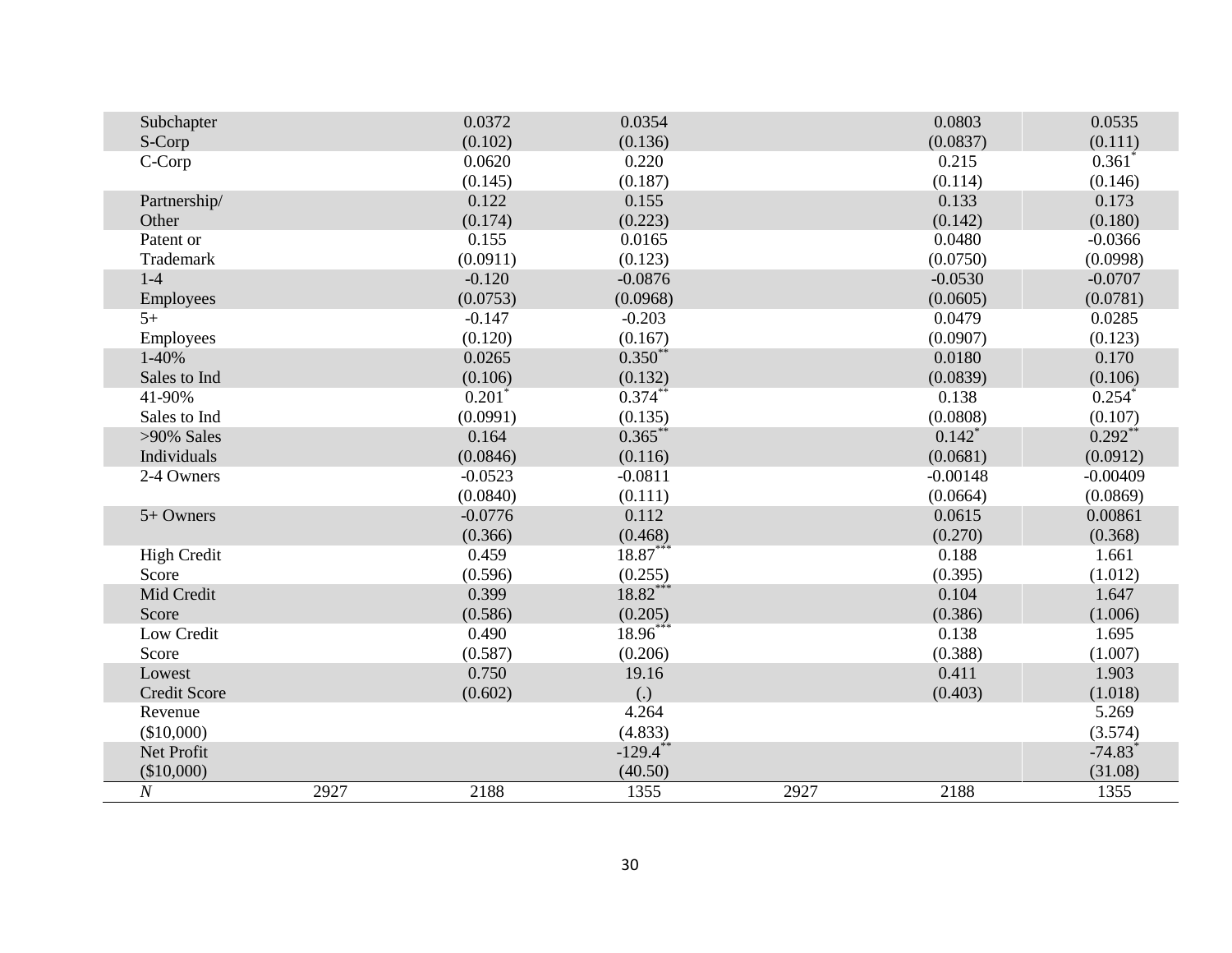|                    |                        |                          | I abic 9. Survival models of Tax Filling Exit for materied Data File |                  |
|--------------------|------------------------|--------------------------|----------------------------------------------------------------------|------------------|
|                    | (1)<br>Exit with Owner | (2)<br>Exit with Owner & | (3)<br>Exit with KFS &                                               | (4)<br>Exit with |
|                    | Controls               | <b>Firm Controls</b>     | <b>Tax Data Controls</b>                                             | Tax Data         |
|                    |                        |                          |                                                                      | Controls         |
|                    |                        |                          | $-0.0055$                                                            |                  |
| Female             | 0.0138                 | 0.0031                   |                                                                      |                  |
|                    | (0.0178)               | (0.0177)                 | (0.0170)                                                             |                  |
| Owner Age<br>30-40 | $-0.0116$              | 0.0119                   | 0.0166                                                               |                  |
|                    | (0.0320)               | (0.0314)                 | (0.0304)                                                             |                  |
| Owner Age          | 0.0030                 | 0.0175                   | 0.0188                                                               |                  |
| $40 - 55$          | (0.0306)               | (0.0300)                 | (0.0291)                                                             |                  |
| Owner Age          | 0.0293                 | 0.0389                   | 0.0305                                                               |                  |
| 55-65              | (0.0349)               | (0.0342)                 | (0.0332)                                                             |                  |
| Owner Age          | $-0.0921*$             | $-0.0764$                | $-0.0832$                                                            |                  |
| $65+$              | (0.0470)               | (0.0461)                 | (0.0444)                                                             |                  |
| Some               | $-0.0055$              | 0.0135                   | 0.0142                                                               |                  |
| College            | (0.0266)               | (0.0261)                 | (0.0250)                                                             |                  |
| Associate's        | 0.0307                 | 0.0429                   | 0.0512                                                               |                  |
| Degree             | (0.0355)               | (0.0347)                 | (0.0335)                                                             |                  |
| Bachelor's         | 0.0237                 | 0.0479                   | $0.0506*$                                                            |                  |
| Degree             | (0.0269)               | (0.0266)                 | (0.0254)                                                             |                  |
| Graduate           | $-0.0176$              | 0.0249                   | 0.0335                                                               |                  |
| Study              | (0.0267)               | (0.0266)                 | (0.0254)                                                             |                  |
| Asian              | $-0.0908$              | $-0.0436$                | $-0.0055$                                                            |                  |
|                    | (0.0789)               | (0.0765)                 | (0.0732)                                                             |                  |
| <b>Black</b>       | 0.0421                 | 0.0255                   | $-0.0020$                                                            |                  |
|                    | (0.0749)               | (0.0726)                 | (0.0691)                                                             |                  |
| White              | 0.0276                 | 0.0368                   | 0.0578                                                               |                  |
|                    | (0.0686)               | (0.0662)                 | (0.0630)                                                             |                  |
| <b>Other Race</b>  | $-0.0405$              | $-0.0605$                | $-0.0376$                                                            |                  |
|                    | (0.0786)               | (0.0759)                 | (0.0723)                                                             |                  |
| Hispanic           | $-0.0281$              | $-0.0221$                | $-0.0200$                                                            |                  |
|                    | (0.0392)               | (0.0379)                 | (0.0362)                                                             |                  |
| Citizen            | 0.0002                 | $-0.0064$                | $-0.0081$                                                            |                  |
|                    | (0.0424)               | (0.0408)                 | (0.0388)                                                             |                  |
| <b>LLC</b>         |                        | $-0.0854***$             |                                                                      |                  |

|  | Table 9: Survival Models of Tax Filing Exit for Matched Data File |  |
|--|-------------------------------------------------------------------|--|
|--|-------------------------------------------------------------------|--|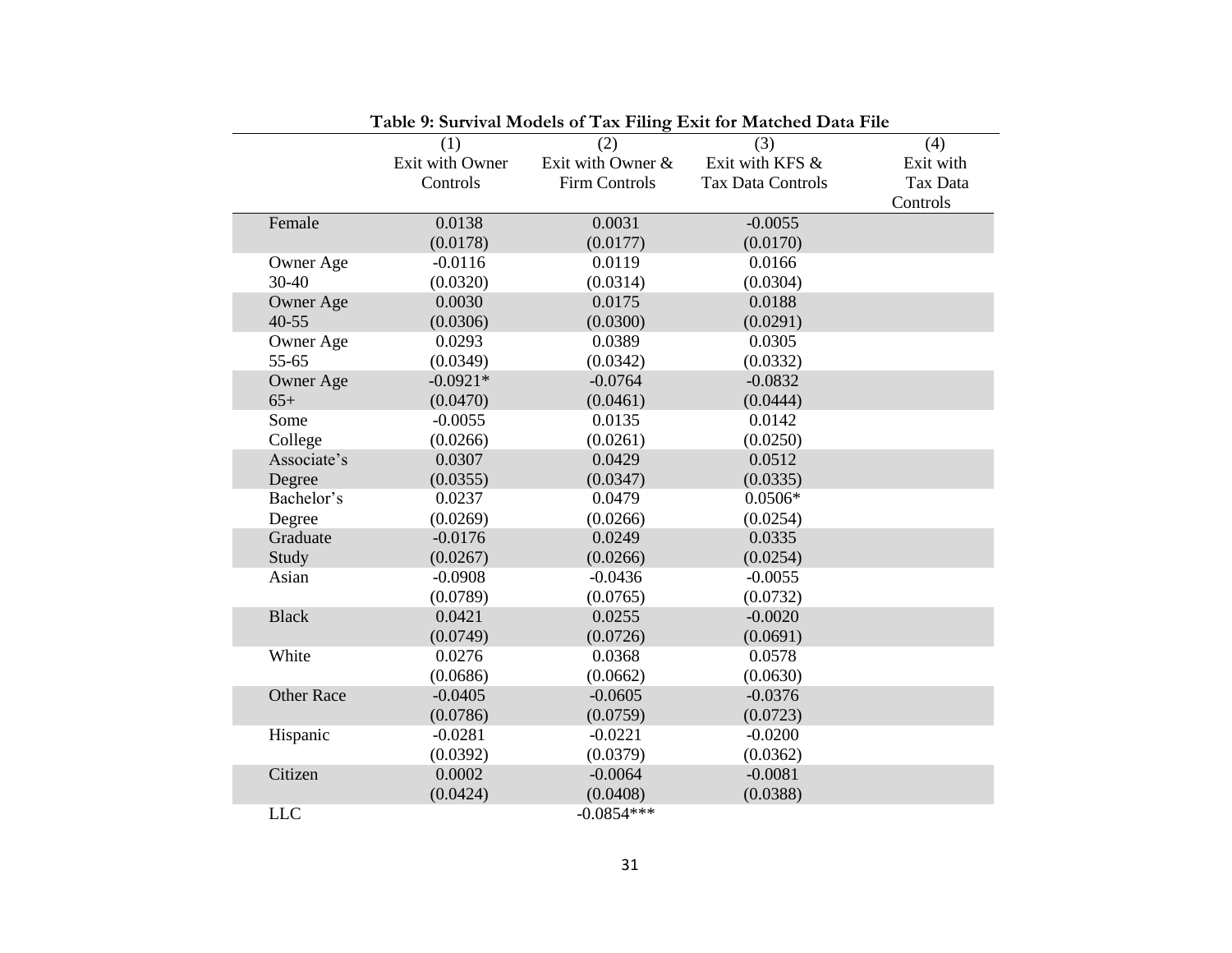|                  |       | (0.0224)      |             |             |
|------------------|-------|---------------|-------------|-------------|
| Subchapter       |       | $-0.2107***$  |             |             |
| S-Corp           |       | (0.0239)      |             |             |
| C-Corp           |       | $-0.2006***$  |             |             |
|                  |       | (0.0317)      |             |             |
| Partnership/     |       | $-0.01591***$ |             |             |
| Other            |       | (0.0392)      |             |             |
| Patent or        |       | $-0.0205$     | $-0.0164$   |             |
| Trademark        |       | (0.0207)      | (0.0200)    |             |
| $1-4$            |       | $-0.0432**$   | $-0.0179$   |             |
| Employees        |       | (0.0169)      | (0.0164)    |             |
| $5+$             |       | $-0.0505*$    | $-0.0067$   |             |
| Employees        |       | (.0254)       | (0.0254)    |             |
| 1-40%            |       | 0.0161        | 0.0128      |             |
| Sales to Ind     |       | (0.0234)      | (0.0226)    |             |
| 41-90%           |       | 0.0041        | $-0.0062$   |             |
| Sales to Ind     |       | (0.0233)      | (0.0223)    |             |
| $>90\%$ Sales    |       | $-0.0087$     | $-0.0218$   |             |
| Individuals      |       | (0.0192)      | (0.0185)    |             |
| 2-4 Owners       |       | $-0.1087***$  | $-0.0444*$  |             |
|                  |       | (0.0183)      | (0.0173)    |             |
| 5+ Owners        |       | $-0.0854$     | 0.0224      |             |
|                  |       | (0.0721)      | (0.0721)    |             |
| Form 1040        |       |               | $0.3220***$ | $0.3307***$ |
|                  |       |               | (0.0192)    | (0.0176)    |
| Form 1065        |       |               | $-0.0063$   | $-0.0164$   |
|                  |       |               | (0.0226)    | (0.0210)    |
| Form 1120        |       |               | $-0.0013$   | $-0.0151$   |
|                  |       |               | (0.0260)    | (0.0249)    |
| Salary           |       |               | 0.0000      | 0.0000      |
|                  |       |               | (0.0000)    | (0.0000)    |
| Net Receipts     |       |               | 0.0000      | 0.0000      |
| (\$10,000)       |       |               | (0.0000)    | (0.0000)    |
| $\boldsymbol{N}$ | 3,683 | 3,597         | 3,504       | 3,657       |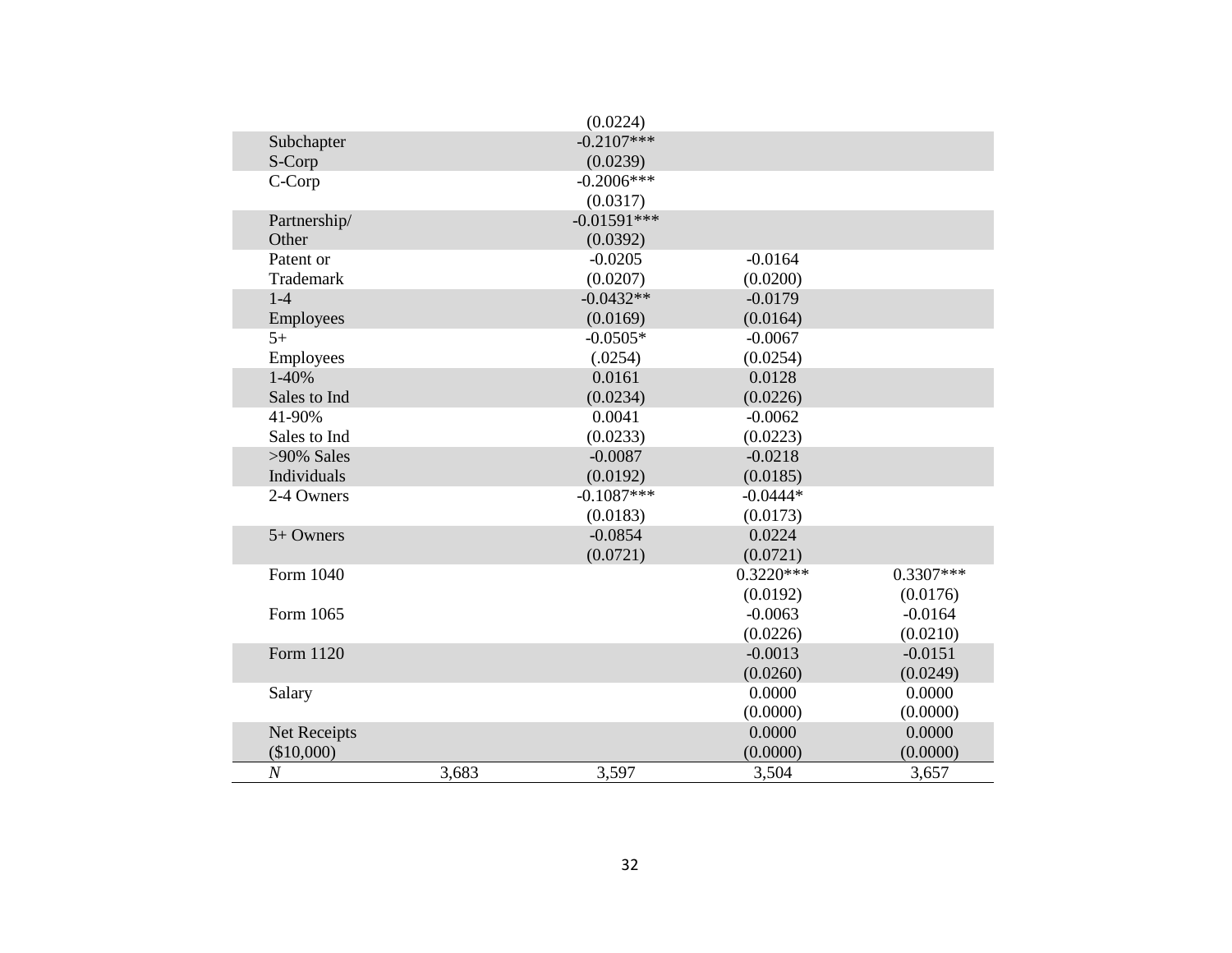### **Discussion**

Estimates of business survival are sensitive to how we define firm closure versus exit, data source, and estimation method. With the exception of the most recent analysis of KFS survey data, most survey-based studies of business survival consider a firm to be "closed" if it is no longer observed in the database, as this is the only available measure. Our results suggest that this measure is likely to be closely tied to owner characteristics and might have more to do with preferences for survey participation than with the underlying firm outcomes that are perhaps of greater interest to policy makers. Our results also highlight that in cases where researchers have access to panel data, results surrounding business closure in the KFS survey data are not necessarily consistent with those involving exit from income tax records. Interestingly, firm exits from tax data are much more tied to credit ratings and firm employment and ownership characteristics rather than the owner demographics that are significantly associated with the survey measures of firm survival. The appropriateness of each dataset depends on the questions being addressed. For example, if one is estimating business tax revenue or tax filing responses, income reported through the tax system is the key outcome of interest. However, if one is interested in business activity regardless of tax reporting status, survey data might be more appropriate.

Our estimate of the firm exit rate from tax data, 16.7 percent, is lower than our estimate of the exit rate from the survey data (26.6 percent). This suggests that survey response attrition accounts for a non-negligible share of the survey exits. Conversely, tax exits are higher than confirmed survey closures of 8.6 percent, suggesting that some firms who cannot be contacted might actually be closed. These differences highlight the inherent difficulties in measuring firm longevity based on self-reported information. A key advantage of tax data is that measures of exit are consistently based on firm tax filings, but these measures are sensitive to changes in filing requirements and behavioral responses to tax policy and filing preferences.

33